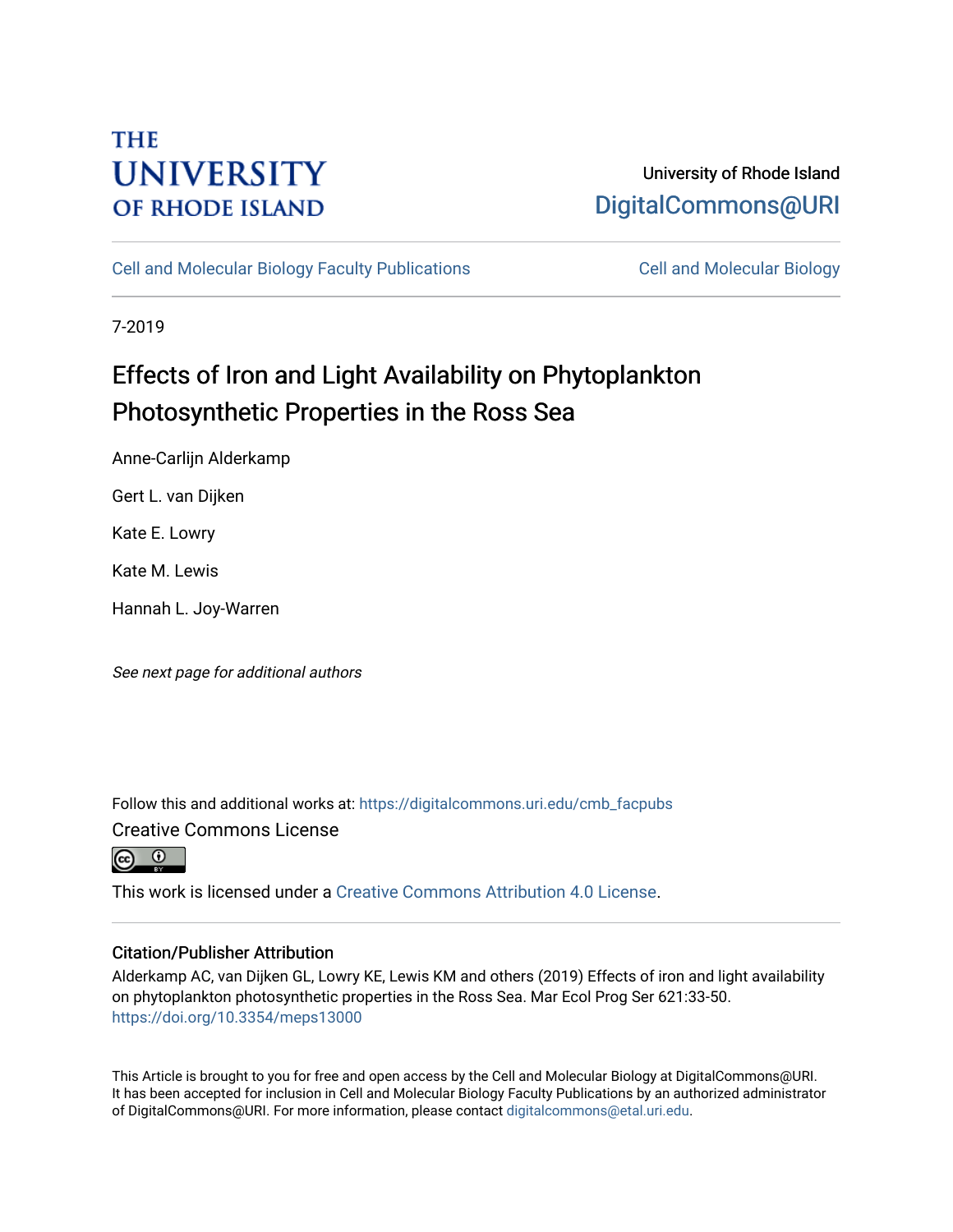## Authors

Anne-Carlijn Alderkamp, Gert L. van Dijken, Kate E. Lowry, Kate M. Lewis, Hannah L. Joy-Warren, Willem van de Poll, Patrick Laan, Loes Gerringa, Tom O. Delmont, Bethany D. Jenkins, and Kevin R. Arrigo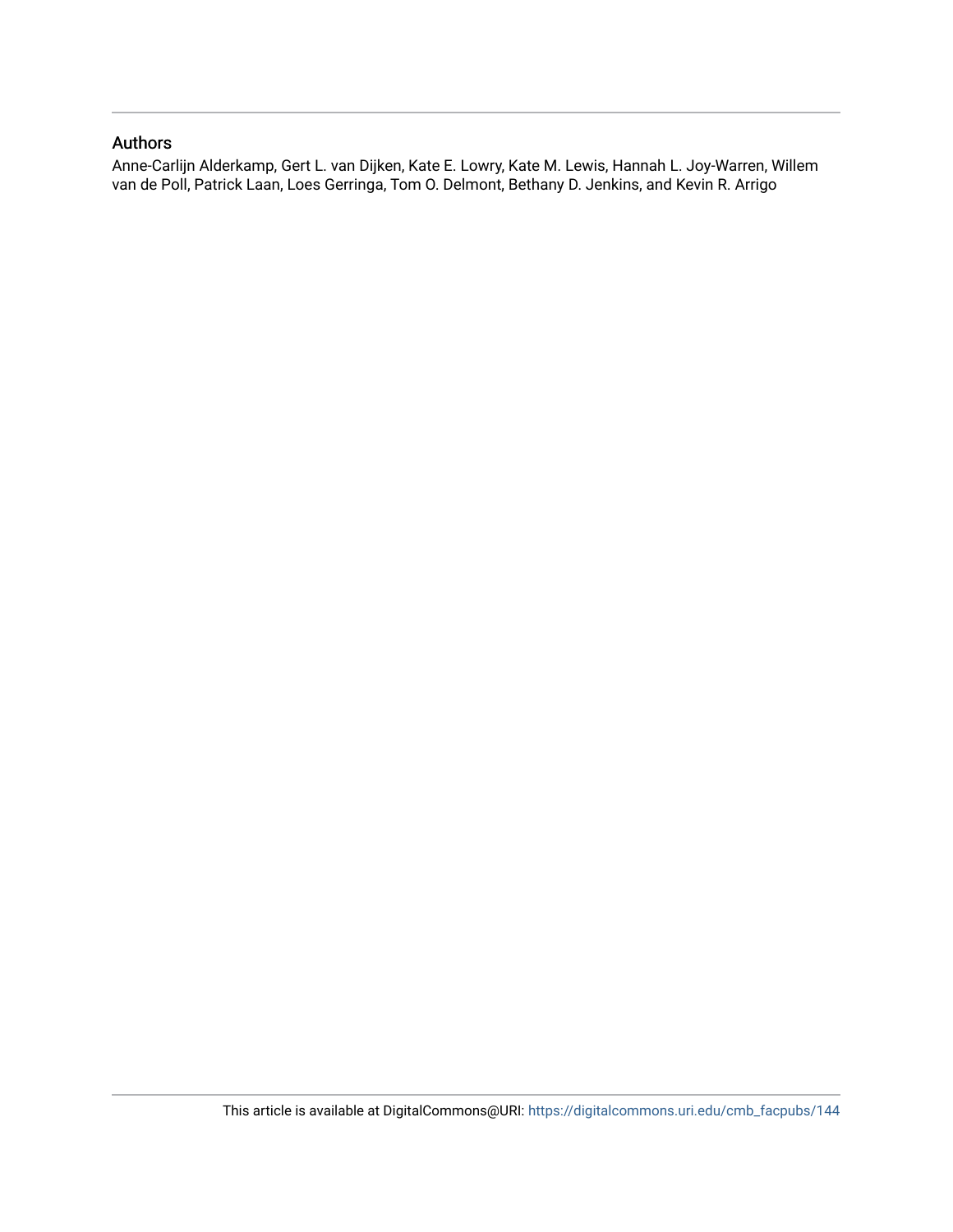**Vol. 621: 33–50, 2019**



# **Effects of iron and light availability on phytoplankton photosynthetic properties in the Ross Sea**

Anne-Carlijn Alderkamp<sup>1,2</sup>, Gert L. van Dijken<sup>1</sup>, Kate E. Lowry<sup>1</sup>, Kate M. Lewis<sup>1</sup>, Hannah L. Joy-Warren<sup>1</sup>, Willem van de Poll<sup>3</sup>, Patrick Laan<sup>4</sup>, Loes Gerringa<sup>4</sup>, **Tom O. Delmont5,7, Bethany D. Jenkins6 , Kevin R. Arrigo1,\***

> **1 Department of Earth System Science, Stanford University, Stanford, CA 94305, USA 2 Biology Department, Foothill College, Los Altos Hills, CA 94022, USA**

**3 Department of Ocean Ecosystems, University of Groningen, PO Box 11103, 9700 CC, Groningen, The Netherlands 4 Royal Netherlands Institute for Sea Research, OCS, University of Utrecht, PO Box 59, 1790 AB, Den Burg, The Netherlands 5 Department of Medicine, University of Chicago, Chicago, IL 60637, USA**

**6 Department of Cell and Molecular Biology and Graduate School of Oceanography, University of Rhode Island, Kingston, RI 02881, USA**

**7** *Present address:* **Génomique Métabolique, Genoscope, Institut François Jacob, CEA, CNRS, 91000 Evry, France**

ABSTRACT: Waters of the Southern Ocean are characterized by high macronutrient concentrations but limited availability of trace metals and light, often making it difficult for phytoplankton to achieve maximum growth rates. One strategy employed by Southern Ocean phytoplankton in culture to cope with low light and low dissolved iron (DFe) is to enhance light absorption by increasing their antenna size rather than the number of reaction centers, thereby reducing their Fe demand. Here we provide physiological evidence that natural populations of Southern Ocean phytoplankton employ a similar photoacclimation strategy to cope with low ambient DFe concentrations. During a research cruise to the Ross Sea in 2013–2014, we conducted 4 bioassay experiments in which we manipulated light and DFe concentrations and measured changes in phytoplankton biomass, growth rate, photosynthetic parameters, fluorescence parameters, and pigment composition. Phytoplankton responded strongly to DFe additions, exhibiting significantly higher biomass, growth rates, and photosynthetic competency. At low light, the maximum photosynthetic rate  $(P_{\text{max}}^*)$  was significantly reduced and the photosynthetic efficiency  $(\alpha^*)$  was unchanged compared to the high light treatment, regardless of phytoplankton species composition or DFe concentration. Our data suggest that Southern Ocean phytoplankton have evolved an Fe-saving strategy whereby they photoacclimate to low light by increasing their photosynthetic unit size, rather than photosynthetic unit number, even when DFe is available. It appears this Fe-saving strategy is characteristic of both *Phaeocystis antarctica* and diatoms, suggesting that it is a common adaptation among phytoplankton taxa that grow under Fe limitation in the Southern Ocean.

KEY WORDS: Phytoplankton · Photophysiology · Iron limitation · Ross Sea

## **1. INTRODUCTION**

Coastal polynyas (areas of open water surrounded by ice) on the Antarctic continental shelf are some of the most biologically productive areas of the Southern Ocean (Arrigo & van Dijken 2003, Arrigo et al. 2015). Due to their high rates of primary production,

\*Corresponding author: arrigo@stanford.edu

rapid organic matter sinking (DiTullio et al. 2000), and formation of dense bottom water, polynyas play a disproportionately important role in sequestering anthropogenic carbon dioxide  $(CO_2)$  (Arrigo et al. 2008). Of the approximately 50 coastal polynyas loca ted along the Antarctic coast, the Ross Sea Polynya (RSP) is the largest and most productive, covering an

Publisher: Inter-Research · www.int-res.com

<sup>©</sup> The authors 2019. Open Access under Creative Commons by Attribution Licence. Use, distribution and reproduction are unrestricted. Authors and original publication must be credited.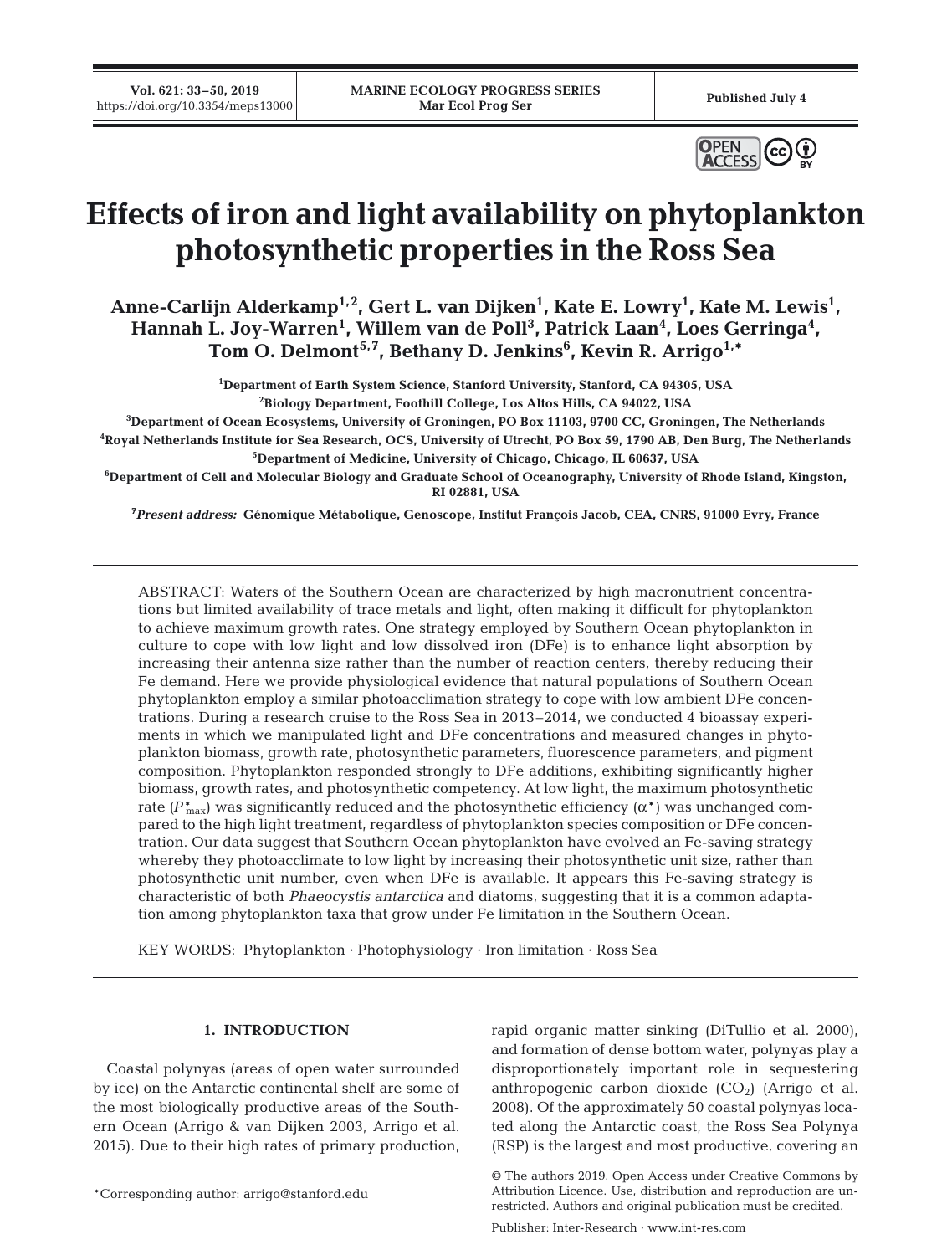area of  $>400000 \text{ km}^2$  in spring and accounting for more than half of the primary production in all Antarctic coastal polynyas combined (Arrigo & van Dijken 2003, Arrigo et al. 2015).

Elucidating the relationship between phytoplankton photosynthetic rates, irradiance, and nutrient limitation is essential to understanding patterns of productivity in marine ecosystems (Barlow et al. 2010, Hoppe et al. 2017), as well as the potential effects of climate change on marine productivity. This is especially true in high latitude ecosystems, where changes in sea ice cover directly affect both the light penetration into the water column and the stratification patterns that control the mixed layer depth (MLD) and thus light availability for phytoplankton in the upper ocean (e.g. Stammerjohn et al. 2008, Montes-Hugo et al. 2009). Phytoplankton phenotypically respond to changes in their light environment through photoacclimation, which involves changes in the photosynthetic apparatus that in turn affect the photosynthesis versus irradiance *(P−E)* relationship (see reviews by Falkowski & LaRoche 1991, MacIntyre et al. 2002).

Low dissolved iron (DFe) concentrations limit phytoplankton photosynthesis and growth throughout much of the Southern Ocean (Martin et al. 1990, Boyd et al. 2007, 2012), including surface waters of the RSP (Bertrand et al. 2007, Sedwick et al. 2011, Rose et al. 2013, Gerringa et al. 2015). Fe limitation directly affects phytoplankton photosynthesis be cause components of the photosynthetic apparatus, such as the electron transport chain and reaction centers that contain photosynthetic pigments, are composed of macromolecules that contain Fe (Raven 1990). Therefore, Fe requirements of phytoplankton are thought to increase at low light when phytoplankton need more photosynthetic reaction centers to optimize light capture (Maldonado et al. 1999, Strzepek et al. 2012). However, Southern Ocean phytoplankton may have adapted to their low-Fe environment by evolving a strategy of increasing their antennae size at low light, which does not increase their Fe requirement, rather than increasing the number of photosynthetic units (Strzepek et al. 2012, Ryan-Keogh et al. 2017a).

Interestingly, Fe limitation has been reported to both reduce and enhance photodamage to photosystems at high light levels. Since Fe limited phytoplankton generally have decreased concentrations of photosynthetic pigments, fewer photons are absorbed when they are exposed to high light, and photodamage is decreased (Greene et al. 1992, van de Poll et al. 2005, van Leeuwe & Stefels 2007). On the other hand, Fe limitation reduces the efficiency of electron transport downstream of photosystem II (PS II), which can enhance the formation of oxygen radicals and increase the potential for photodamage (Rochaix 2011).

Diatoms and the haptophyte *Phaeocystis antarctica* typically dominate the mixed phytoplankton assemblages in the Southern Ocean (Arrigo et al. 1999, Trimborn et al. 2017). Under laboratory conditions, these 2 taxa differ in their photosynthetic responses to light (Kropuenske et al. 2009, Arrigo et al. 2010, Mills et al. 2010, van de Poll et al. 2011) and Fe limitation (Alderkamp et al. 2011, Ryan-Keogh et al. 2017a, Strzepek et al. 2019). However, to date, field data from the Ross Sea have either not shown such taxonomic differences in responses to Fe and light (van Hilst & Smith 2002, Robinson et al. 2003, Smith & Donaldson 2015) or differences that were observed have been based primarily on measurements of fluorescence parameters alone (Ryan-Keogh et al. 2017a), rather than rates of carbon fixation. Thus, the aim of this study was to determine the effects of Fe limitation on the mode of photoacclimation of natural phytoplankton assemblages in the RSP that include diatoms and *P. antarctica* in the context of modes observed in other ocean regimes. This was achieved by performing bioassay experiments on waters dominated by both diatoms and *P. antarctica* under different DFe concentrations and light levels and measuring rates of growth, carbon fixation, nutrient utilization, as well as photophysiological parameters and pigment composition.

#### **2. MATERIALS AND METHODS**

#### **2.1. Sampling**

The Phantastic I cruise (NBP 13-10) sampled 33 stations within the RSP aboard the RVIB 'Nathaniel B. Palmer' during the austral spring and summer from 20 December 2013 to 5 January 2014. Typical sampling depths were 10, 25, 50, 75, 100 m, and every 100 m thereafter in deeper waters on the shelf. Temperature, depth, and salinity were measured with an SBE 911plus CTD system (SeaBird Electronics). The frame was outfitted with a C-star transmissometer (WET Labs) and a chlorophyll *a* (chl *a)* fluorometer (WET Labs).

Temperature and salinity are expressed as conservative temperature ( $^{\circ}$ C) and absolute salinity (g kg<sup>-1</sup>) according to McDougall et al. (2009).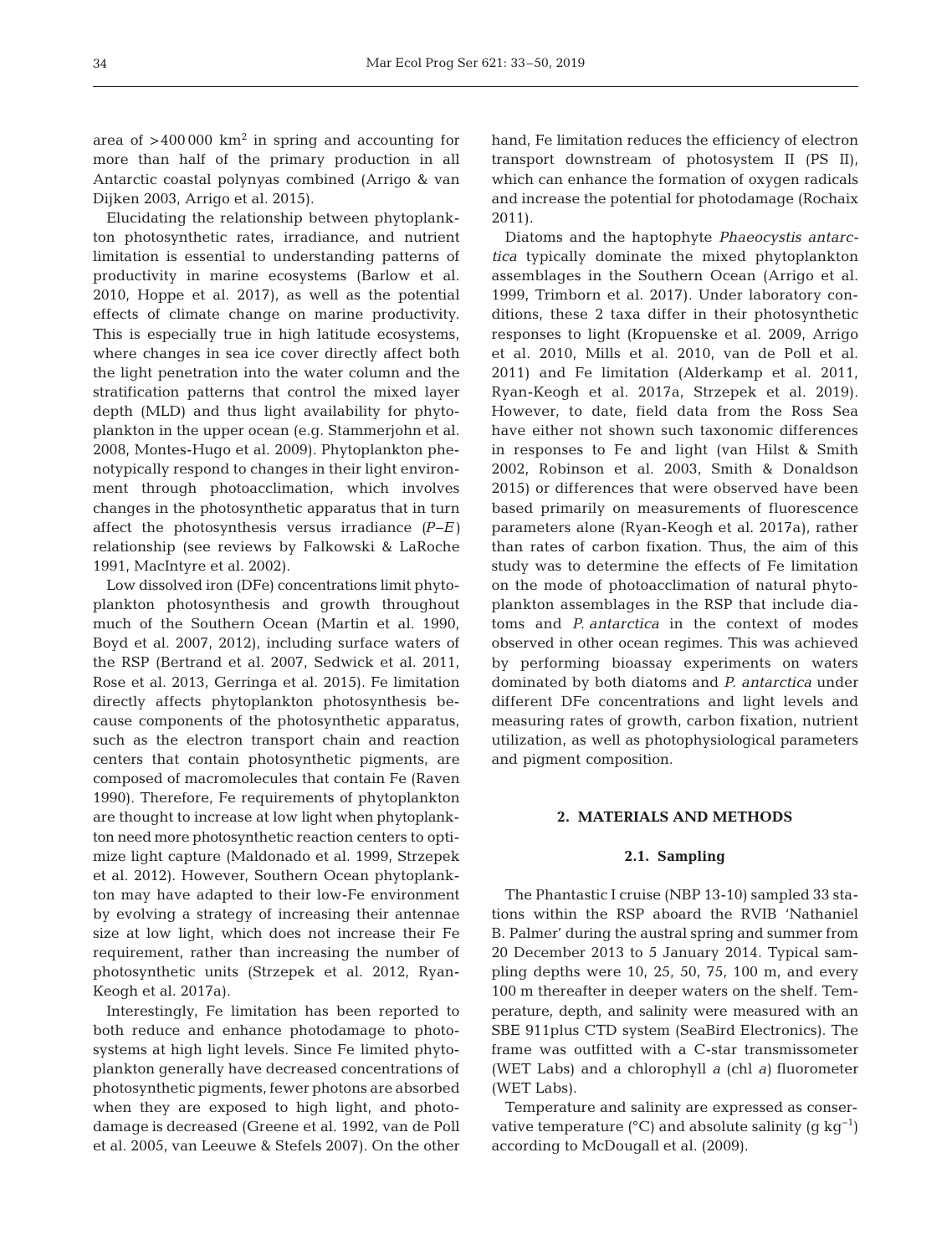#### **2.2. Fe addition bioassay experiments**

We conducted bioassay experiments (Expts) at Stations 20, 33, 91, and 101 in the southwestern Ross Sea (Fig. 1). Large volumes of seawater (~100 l) were collected at selected depths (Table 1) using a GEO - TRACES-style non-contaminating CTD-Rosette de ployed on a coated aramid cable with externallyclosing 12 l Go-Flo bottles (see Gerringa et al. 2015 for details).

Trace metal clean techniques were used throughout the bioassay experiments. Acid washed polycarbonate bottles (2 l) were rinsed 3 times with purified Milli-Q water (Millipore) and once with seawater from the same station before being filled to the brim with unfiltered seawater. Triplicate bottles for each treatment were incubated at *in situ* water temperature in transparent deck incubators under incident irradiance shaded with different levels of neutral transmission (i.e. wavelength independent) screening to achieve a high light (HL) treatment of 30% of surface photosynthetically active radiation (PAR) and a low light (LL) treatment of 3% of surface PAR. Consequently, mean daily PAR in the LL treatments ranged from 33 to 51 µmol photons  $m^{-2}$  s<sup>-1</sup> for the 4 experiments, similar to the depth- averaged value within a relatively deep (40 m) summer mixed layer (Alderkamp et al. 2010, 2011), while those in the HL treatments ranged from 331 to 512 µmol photons  $m^{-2} s^{-1}$  (see Table 2), similar to values in Antarctic surface waters (Alderkamp et al. 2010, 2011).

Expts 1 and 2 included 4 different treatments, a LL control without added DFe (LL−Fe), a LL treatment with added DFe (LL+Fe), a HL control without added DFe (HL−Fe), and a HL treatment with added DFe (HL+Fe). In Expts 3 and 4, 2 additional dark treatments were added to test the effects of prolonged darkness on phytoplankton, both without added DFe (D−Fe) and with added DFe (D+Fe). A sufficient amount of  $FeCl<sub>3</sub>$ from a 1000× stock (in weakly acidified, 0.2 μm filtered seawater) was added to the +Fe treatments to achieve a final DFe concentration of 4 nM (Mills et al. 2012, Alderkamp et al. 2015). Nothing was added to the control treatment. Bottles were capped and caps were wrapped with Parafilm to prevent contamination from seawater in the incubator. Water was sampled at the beginning of the experiment (Day 0) and each treatment was sampled at 4 and 6 d, within 3 h of solar noon, for all parameters listed in Section 2.3. Based on continued uptake of nitrate  $(NO<sub>3</sub><sup>-</sup>)$  after Day 4 (see Fig. 2), neither DFe nor  $NO_3^-$  had become limiting by Day 4 of the 6 d experiment, so unless otherwise noted, results are presented for samples collected on Day 4.

#### **2.3. Analytical methods**

#### 2.3.1. Nutrient concentrations

Samples were collected directly from the experimental bottles, filtered through 0.2 μm Acrodisk filters and stored at  $-20^{\circ}$ C for NO<sub>3</sub><sup>-</sup>, nitrite (NO<sub>2</sub><sup>-</sup>), and phosphate  $(PO<sub>4</sub><sup>3-</sup>)$  analysis and  $4°C$  for silicate  $(Si(OH)_4)$  analysis within 4 mo of collection. Concentrations of  $NO_3^-$ ,  $NO_2^-$ ,  $PO_4^3$ <sup>-</sup> and  $Si(OH)_4$  were determined colorimetrically on a Bran en Luebbe trAAcs 800 Autoanalyzer (Grasshoff et al. 1983). Measurements were made simultaneously on 4 channels:  $PO_4^3$ <sup>-</sup>,

Table 1. Characteristics of stations where water was used to initiate bioassay experiments

| Parameter                  | Expt 1<br>Stn 20  | Expt 2<br>Stn 30  | Expt 3<br>Stn 91  | Expt 4<br>Stn 101 |
|----------------------------|-------------------|-------------------|-------------------|-------------------|
| Latitude $(^{\circ}S)$     | $77^{\circ}00'$   | $77^\circ 19'$    | $77^{\circ}00'$   | $76^{\circ}30'$   |
| Longitude $(^{\circ}E)$    | 177° 30.33'       | 177°30'           | $171^{\circ}00'$  | $171^{\circ}00'$  |
| Sample depth (m)           | 10.2              | 9.97              | 25.01             | 23.5              |
| Temperature $(^{\circ}C)$  | $-0.73$           | $-0.99$           | $-0.52$           | 0.94              |
| Salinity                   | 34.43             | 34.40             | 34.43             | 34.41             |
| Chl a $(mq m^{-3})$        | 7.43              | 6.51              | 5.27              | 4.23              |
| % Phaeocystis antarctica   | 69                | 36                | 54                | 5                 |
| % Diatoms                  | 30                | 61                | 46                | 94                |
| % Other phytoplankton      |                   | 3                 | $\Omega$          |                   |
| DFe $(nM)$ (mean $\pm$ SD) | $0.086 \pm 0.013$ | $0.067 \pm 0.026$ | $0.090 \pm 0.012$ | $0.061 \pm 0.014$ |
| $NO_3^- (\mu M)$           | 20.3              | 23.2              | 21.7              | 17.7              |
| $PO43-$ (µM)               | 1.45              | 1.61              | 1.53              | 1.06              |
| $Si(OH)_{4}$ (µM)          | 71.7              | 70.8              | 70.1              | 57.4              |
| Mixed layer depth (m)      | 50                | 38                | 12                | 19                |
| Euphotic depth (m)         | 24                | 22                | 23                | 32                |
|                            |                   |                   |                   |                   |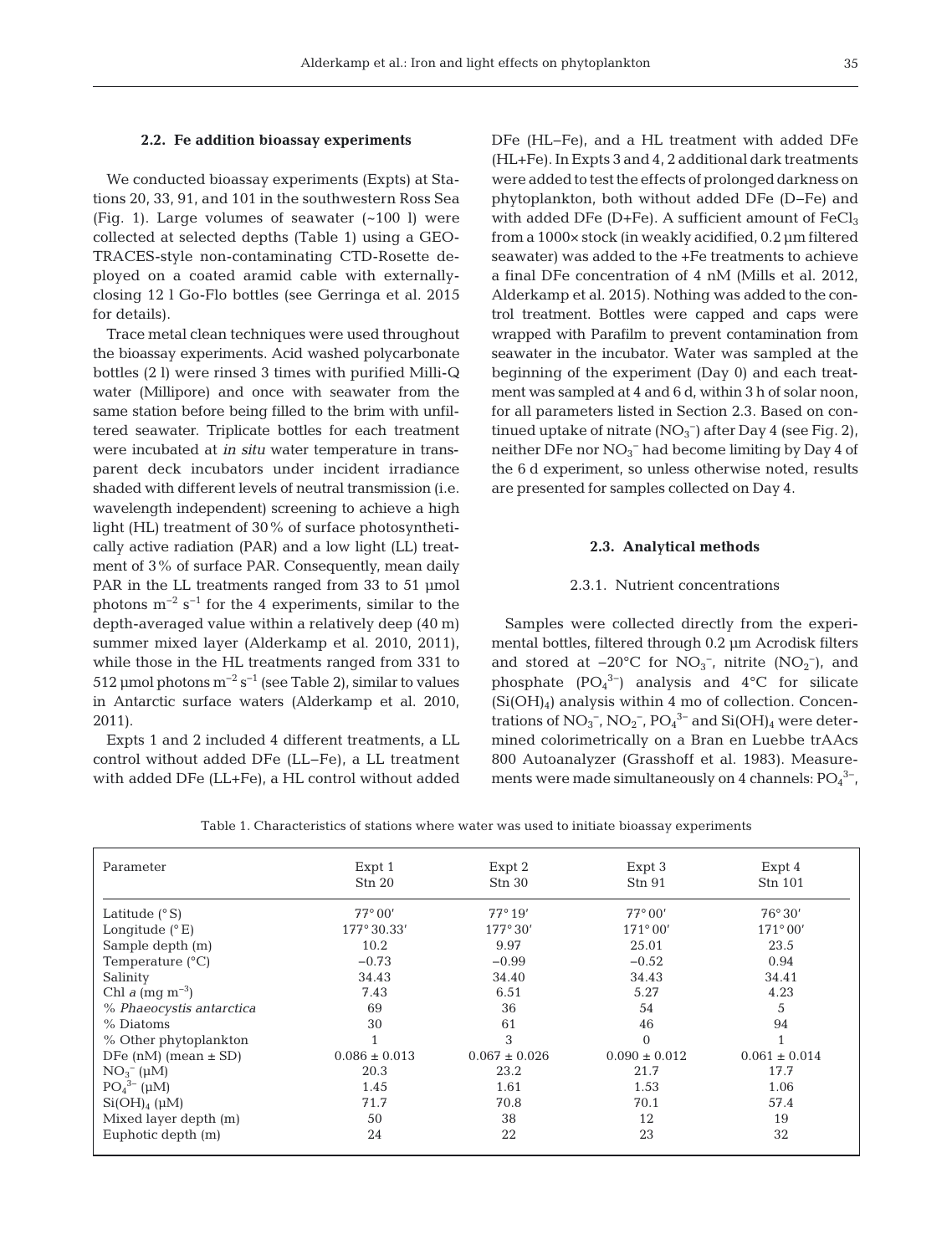

Fig. 1. Experiment locations in the southwestern Ross Sea within the Ross Sea Polynya. Colored background represents depth-integrated chl *a*

 $Si(OH)_{4}$ ,  $NO_{3}^-$  and  $NO_{2}^-$  together, and  $NO_{2}^-$  separately. All measurements were calibrated with standards diluted in 0.2 μm-filtered low nutrient seawater, which was also used as wash-water between the samples. Detection limit, accuracy, and precision, respectively, of macronutrient determinations are as follows:  $NO_3^-$ : 0.08, 0.32, and 0.07  $\mu$ M;  $NO_2^-$ : 0.006, 0.02, and 0.006  $\mu$ M; PO<sub>4</sub><sup>3-</sup>: 0.006, 0.001, and 0.01  $\mu$ M; and  $Si(OH)_4$ : 0.06, 0.037, and 0.09 µM.

Concentrations of DFe from Day 0 samples were determined on board using Flow Injection Analysis (see Gerringa et al. 2015 for details). Random experimental and control incubation bottles were sampled at Day 0 and DFe was  $0.05 \pm 0.03$  nM, indicating no DFe contamination.

## 2.3.2. Particulate organic carbon (POC) and particulate organic nitrogen (PON)

Samples (100−1000 ml) were filtered onto precombusted (450°C for 4 h) 25 mm Whatman GF/F filters and dried at 60°C for analysis of POC and PON on a Costech Elemental Analyzer using acetanilide as a calibration standard.

### 2.3.3. Pigment analysis

Triplicate samples (50−500 ml) for determination of fluorometric chl *a* were filtered onto 25 mm Whatman GF/F filters. Filters were extracted for 24 h at 4°C in 5 ml of 90% acetone and analyzed on a Turner Model 10AU fluorometer before and after acidification (Holm-Hansen et al. 1965).

The full pigment composition was analyzed by HPLC. Samples (100−2000 ml) were filtered onto 25 mm Whatman GF/F filters, flash frozen in liquid nitrogen, and stored at −80°C until analysis within 6 mo of collection. The filters for pigment analysis were then freeze-dried (48 h) and extracted in 90% acetone (48 h at 4°C; van Leeuwe et al. 2006). Pigments were separated by HPLC (Waters 2695) with a Zorbax Eclipse XDB-C8 column (3.5 μm particle size) using the method of Van Heukelem & Thomas (2001). Detection was based on retention time and diode array spectroscopy (Waters 996) at 436 nm. Chl *a*, chl *b*, chl *c*<sub>3</sub>, 19' butanoyloxy fucoxanthin (19'-But), fucoxanthin (Fuco), 19' hexanoyloxyfucoxanthin (19'-Hex), diadinoxanthin (DD), diatoxanthin (DT), and β-carotene (β-Car) were quantified manually using standards (DHI LAB products). Phytoplankton taxonomic composition was assessed using CHEM-TAX (version 1.95) (Mackey et al. 1996) as described in Selz et al. (2018).

### 2.3.4. Phytoplankton photosynthesis rates

*P−E* relationships were determined from pooled replicates (water from each of the triplicate bottles was combined) for each experimental treatment. *P*−*E* relationships were determined using the  ${}^{14}C$ -bicarbonate incorporation technique by incubating twenty 2 ml aliquots of seawater in a photosynthetron for 2 h over a range of light intensities from 3 to 542 μmol photons  $m^{-2}$  s<sup>-1</sup> at 0°C (Lewis & Smith 1983; the full method is outlined in Arrigo et al. 2010).  $CO<sub>2</sub>$  incorporation (photosynthetic rate) normalized by chl *a* concentration  $(P^*)$  was calculated from <sup>14</sup>C incorporation and the data were fit by least squares nonlinear regression to the equation of Webb et al. (1974)

$$
P^{\dagger} = P_{\text{max}}^{\dagger} \left[ 1 - \exp\left( -\alpha^{\dagger} \frac{E}{P_{\text{max}}^{\dagger}} \right) \right] \tag{1}
$$

where  $P_{\text{max}}^*$  is the maximum rate of photosynthesis (CO<sub>2</sub> incorporation in g C g<sup>-1</sup> chl *a* h<sup>-1</sup>) and  $\alpha^*$  is the photosynthetic efficiency (initial slope of the *P−E* curve) (g C g<sup>-1</sup> chl *a* h<sup>-1</sup> [µmol photons m<sup>-2</sup> s<sup>-1</sup>]<sup>-1</sup>)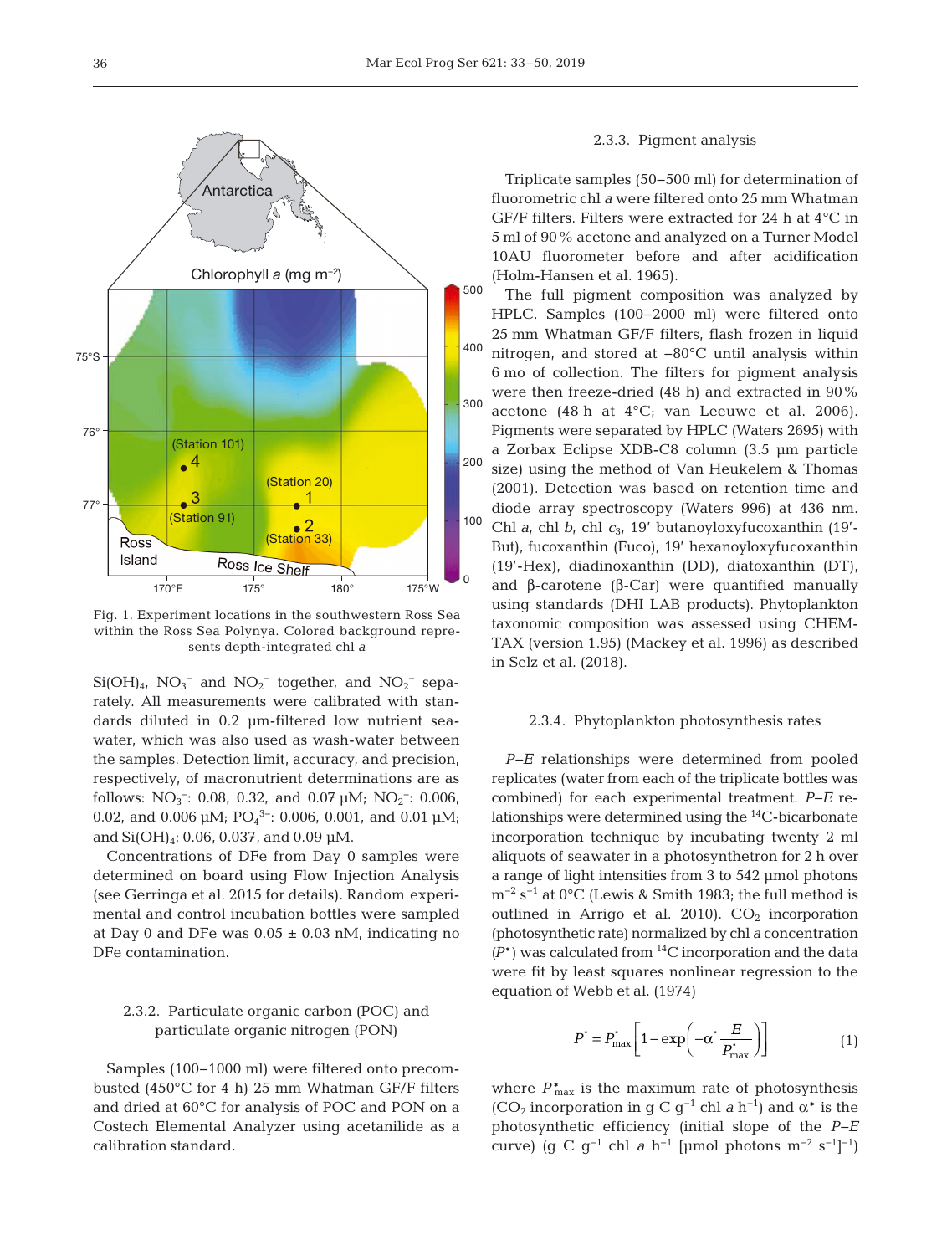where photosynthetic rates are light limited, and E is irradiance (µmol photons  $m^{-2}$  s<sup>-1</sup>). The photoacclimation parameter  $E_k$  (µmol photons m<sup>-2</sup> s<sup>-1</sup>) was calculated as *P*\* max/α\*. *P−E* data were also fitted to the model of Platt et al. (1980), which contains the photoinhibition parameter  $β^*$  (g C g<sup>-1</sup> chl *a* h<sup>-1</sup> [μmol photons  $m^{-2} s^{-1}$ ]<sup>-1</sup>). However,  $β*$  was not significantly different from zero in any of the *P−E* curves; therefore, this model was disregarded.

#### 2.3.5 Phytoplankton absorption

The mean chl *a*-specific absorption coefficient  $\bar{a}^*$ , m2 mg−1 chl *a)* was determined from pooled replicates for each bioassay treatment. Aliquots of the seawater sample (100−1000 ml) were filtered onto 25 mm Whatman GF/F filters for measurement of the absorption spectra (300−800 nm) for particulates *(a*p) and detritus (a<sub>det</sub>) on a Perkin-Elmer Lambda 35 spectrophotometer equipped with an integrating sphere (Labsphere) using the filter pad method and optical corrections in Mitchell & Kiefer (1988) and the coefficients of Bricaud & Stramski (1990). Detrital absorption was assayed after methanol extraction ac cording to the method of Kishino et al. (1985). Chl *a*specific absorption by phytoplankton  $(a_{\text{ph}}^*)$  at each wavelength (λ) was calculated as

$$
a_{\rm ph}^{*}\left(\lambda\right) = \frac{a_{\rm p}(\lambda) - a_{\rm det}(\lambda)}{\left[\text{ch} \, a\right]}
$$
 (2)

where [chl *a]* is the chl *a* concentration of the sample.  $\overline{a}^*$  was calculated using the equation

$$
\overline{a}^* = \frac{\sum_{400}^{700} a_{\text{ph}}^* E(\lambda)}{\sum_{400}^{700} E(\lambda)}
$$
(3)

where  $E(\lambda)$  (µmol photons m<sup>-2</sup> s<sup>-1</sup>) is the spectral irradiance of the photosynthetron light source.

#### 2.3.6. Quantum yield of photosynthesis

The quantum yield of photosynthesis  $(\Phi_{m}$ , mol C mol−1 photons absorbed) was calculated as

$$
\Phi_{\rm m} = \frac{\alpha^*}{43 \,\overline{a}^*} \tag{4}
$$

after first confirming that  $\Phi_m$  was maximal at the lowest light level used in each of the assays (Johnson & Barber 2003).

## 2.3.7. Variable fluorescence

A Satlantic Fluorescence Induction and Relaxation (FIRe) system was used to determine the maximum photochemical efficiency  $(F_v/F_m)$  and functional absorption cross-section ( $\sigma_{PSII}$ ) (Å<sup>2</sup> photon<sup>-1</sup>) of PS II (Gorbunov et al. 1999). Prior to analysis, the FIRe was blanked with GF/F-filtered seawater from the same station. After removal from the sample bottles, samples were acclimated in the dark at 2°C for 30 min to fully oxidize the photosynthetic reaction centers before analysis on the FIRe.

#### **2.4. Statistical analysis**

All statistical tests were done using the statistical software package R (version 3.5.3). Normality was tested using the Shapiro-Wilk normality test and equality of variances was determined using the *F*-test. Effects of DFe addition at each light level and differences between experiments were tested using 1-way ANOVA. Effects of DFe addition, light level, and their interactions on phytoplankton parameters were tested in all experiments combined using 2-way ANOVA analysis. When parameters differed between experiments based on the 1-way ANOVA, responses were normalized to the LL-Fe treatment to compensate for differences between experiments. However, this did not affect the outcome of the 2-way ANOVAs. Differences were considered significant at p < 0.05.

### **3. RESULTS**

## **3.1. Overview of hydrography and phytoplankton bloom in the RSP**

At the time of our study, surface waters of the RSP were ice free and dominated by Antarctic Surface Water. These waters are characterized by a temperature exceeding −1.85°C and a neutral density of <28 kg m−3 (Tomczak & Godfrey 2001, Orsi & Wieder wohl 2009). The temperature of the water used for our 4 bioassay experiments varied over a modest range of approximately −1 to 1°C (Table 1). MLD was highly variable throughout the RSP, with deep mixed layers (30− 80 m) in the central RSP and shallow mixed layers (<20 m) in the western and southwestern RSP. At the 4 locations where water was collected for our bioassay experiments, MLD varied from 12 to 50 m (Table 1).

Macronutrients in the RSP showed signs of depletion by phytoplankton at the time of sampling, with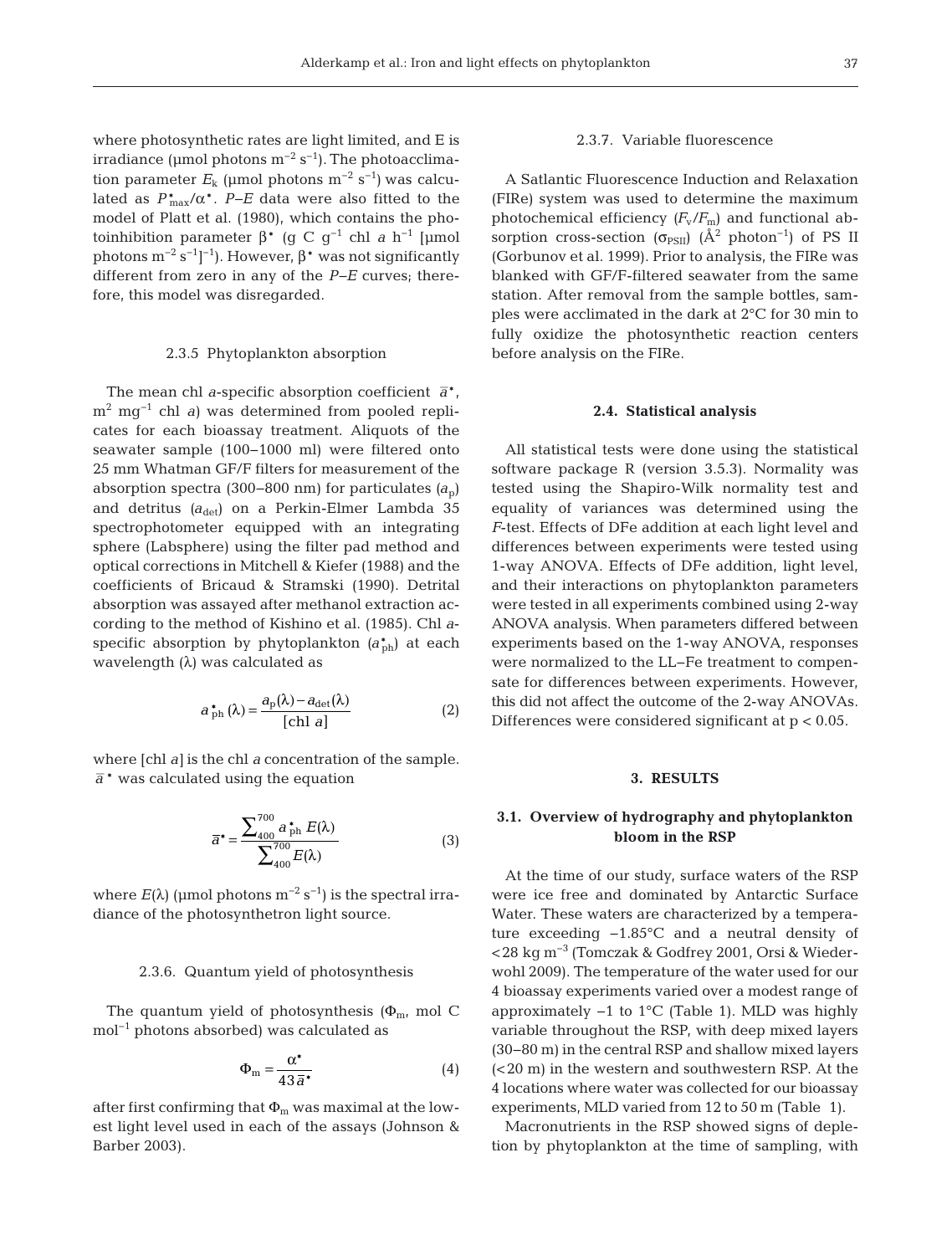concentrations of  $NO_3^-$ ,  $PO_4^{\,3-}$ , and  $Si(OH)_4$  decreasing from 31, 2.1, and 85 μM below the mixed layer to 18− 23, 1.1−1.6, and 57−72 µM in near-surface waters, respectively (Table 1). However, macronutrient concentrations in surface waters were still sufficiently high that they would not be expected to limit phytoplankton growth rates. In contrast, DFe concentrations were remarkably low throughout the upper mixed layer of the RSP (0.06−0.09 nM) (Table 1). Concentrations of DFe began to increase with depth at approximately 200 m in the vicinity of stations 20 (Expt 1) and 33 (Expt 2) and at 400 m near the deeper stations 91 (Expt 3) and 101 (Expt 4), eventually reaching concentrations of 0.5−2.3 nM in near- bottom waters (Gerringa et al. 2015).

The 4 bioassay experiments were performed during a phytoplankton springsummer bloom, with surface chl *a* concentrations of 4.2–7.4 mg  $m^{-3}$  (Table 1). Phytoplankton biomass was highest in the southern portion of the RSP where the bioassay experiments were initiated (Fig. 1). According to our CHEMTAX analysis, the phytoplankton assemblage at the sampling location where the bioassays were conducted was mostly a mixture of diatoms and *Phaeocystis antarctica*, with the exception of Expt 4, which was overwhelmingly dominated by diatoms (Table 1).

## **3.2. Phytoplankton responses to DFe and light: growth**

With the exception of the D treatments, which were kept in the dark, phytoplankton biomass measured as POC increased by a factor of 2 to 4 in all treatments in all 4 bioassay experiments (Fig. 2A,C,E,G). Increases in POC were greater in the HL treatments than the LL treatments (p < 0.05), regardless of whether or not DFe was added. However, at a given light treatment (LL or HL), the increase in POC was always greatest when DFe was added  $(p < 0.05)$ . We detected no interactive effects on POC increases between the light and DFe treatments.

Phytoplankton growth rates derived from the change in POC concentrations over time (Day 0−6) were higher in the HL treatment than in the LL treatment and higher in the +Fe treatments than in the unamended controls (−Fe) in all 4 experiments (Table 2), suggesting that DFe availability limited phytoplankton growth in all experiments. Growth rates in the D treatments were negative (Table 2) due to phytoplankton loss exceeding growth. Growth rates in the HL and LL treatments differed between experiments  $(p < 0.05)$ , with the highest growth rates observed in Expts 1 and 2 and the lowest growth rate in the diatom-dominated Expt 4.

Concurrent with the increase in phytoplankton biomass, NO3 <sup>−</sup> decreased over time in all but the D treatments (Fig. 2B,D,F,H), although we detected no interactive effects on  $NO<sub>3</sub><sup>-</sup>$  between light and DFe (Table 3). The  $NO<sub>3</sub><sup>-</sup>$  drawdown was proportional to



Fig. 2. Phytoplankton responses to dissolved iron (DFe) addition (solid symbols) in high light (HL+Fe), low light (LL+Fe), and dark (D+Fe) treatments compared to high light (HL−Fe), low light (LL−Fe), and dark (D−Fe) controls (open symbols). Shown are the mean concentrations of particulate organic carbon (POC) and  $NO_3^-$ , respectively, for (A,B) Expt 1, (C,D) Expt 2, (E,F) Expt 3, and (G,H)Expt 4. Error bars: SD (triplicate incubations)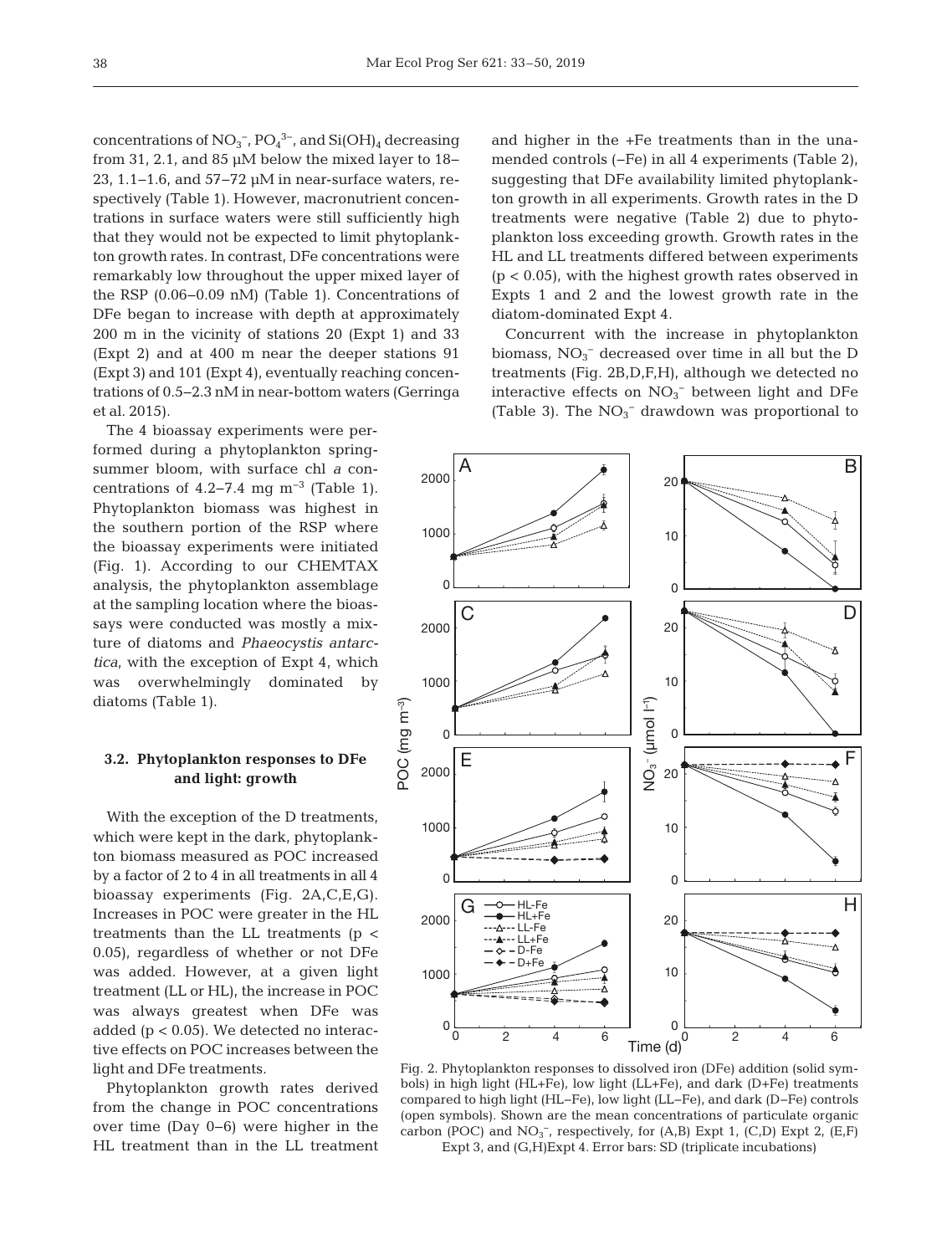the increase in POC and was greater in the HL treatments than the LL treatments ( $p < 0.05$ ) and higher for a given light treatment when DFe was added (p  $< 0.05$ ).  $NO<sub>3</sub><sup>-</sup>$  was completely exhausted in the HL+Fe treatments of Expts 1 and 2 by Day 6. There was no difference in  $NO<sub>3</sub><sup>-</sup>$  drawdown for a given treatment among the 4 experiments  $(p > 0.05)$ .

The POC/chl *a* ratio of the phytoplankton biomass and associated particulate matter ranged from 55 to 207 (wt/wt) (Table 2). The POC/chl *a* ratio was significantly higher ( $p < 0.05$ ) in the HL treatments than in the LL and D treatments (Table 3). However, DFe addition did not affect the POC/chl *a* ratio, nor was there an interactive effect between DFe and light. There was no difference in the POC/chl *a* ratio among the 4 experiments.

The POC/PON (mol/mol) ratio of the phytoplankton biomass and associated particulate matter ranged from 6.0 to 7.8 (Table 2). DFe addition affected the POC/PON ratio, which was significantly lower than in the unamended controls (Table 3). On the other hand, the light treatment did not affect the POC/PON ratio and there was no interactive effect between DFe and light. There was no difference in the POC/PON ratio among experiments.

## **3.3. Phytoplankton responses to DFe and light: photosynthesis**

#### 3.3.1. Variable fluorescence

 $F_{\rm v}/F_{\rm m}$  ranged from 0.17 to 0.41 (Fig. 3A–D) and responded significantly to both the DFe and the light treatments, but we detected no interactive effects (Table 3). DFe addition resulted in an increase in  $F_{\rm v}/F_{\rm m}$  in all light treatments in all experiments relative to the unamended controls  $(p < 0.05)$ . Light affected  $F_{\rm v}/F_{\rm m}$  in all experiments (p < 0.05), with  $F_{\rm v}/F_{\rm m}$  being generally lower in the HL treatments than in the LL or D treatments.  $F_{\rm v}/F_{\rm m}$  of the initial sample and −Fe treatments were similar, suggesting that the  $F_v/F_m$  of *in situ* phytoplankton was depressed by lack of DFe availability. The  $F_v/F_m$  in the D treatments remained similar to the initial  $F_v/F_m$  after 4 d.

Table 2. Experimental data measured during incubations. Data are means (SD) from triplicate bottles. I: value at start of the experiment. HL, LL, D: high light, low light, and dark treatments, respectively. +Fe and −Fe indicate iron addition and no iron addition treatments, respectively. PAR: photosynthetically available radiation; POC (PON): particulate organic carbon (nitrogen); chl *a*: chlorophyll *a* concentration; nd: no data collected for this treatment

| Treatment         | Expt 1                                            | Expt 2       | Expt 3          | Expt 4          |  |  |  |
|-------------------|---------------------------------------------------|--------------|-----------------|-----------------|--|--|--|
|                   | Mean PAR (µmol photons $m^{-2}$ s <sup>-1</sup> ) |              |                 |                 |  |  |  |
| Surface           | 1104                                              | 1147         | 1708            | 1660            |  |  |  |
| HL                | 331                                               | 344          | 512             | 498             |  |  |  |
| LL                | 33                                                | 34           | 51              | 50              |  |  |  |
| D                 | nd                                                | nd           | $\Omega$        | $\theta$        |  |  |  |
|                   | POC-based growth rate $(d^{-1})$ Day 0-6          |              |                 |                 |  |  |  |
| $HL-Fe$           | 0.169(0.016)                                      | 0.168(0.021) | 0.159(0.010)    | 0.091(0.008)    |  |  |  |
| $HL+Fe$           | 0.225(0.008)                                      | 0.245(0.005) | 0.206(0.021)    | 0.156(0.010)    |  |  |  |
| $LL-Fe$           | 0.124(0.015)                                      | 0.141(0.007) | 0.092(0.011)    | 0.024(0.005)    |  |  |  |
| $LL + Fe$         | 0.180(0.021)                                      | 0.208(0.020) | 0.120(0.011)    | 0.067(0.013)    |  |  |  |
| $D-Fe$            | nd                                                | nd           | $-0.011(0.008)$ | $-0.040(0.005)$ |  |  |  |
| $D + Fe$          | nd                                                | nd           | $-0.017(0.007)$ | $-0.036(0.008)$ |  |  |  |
| POC/chl a (wt:wt) |                                                   |              |                 |                 |  |  |  |
| T                 | 78                                                | 76           | 87              | 147             |  |  |  |
| $HL-Fe$           | 118 (13)                                          | 129(7)       | 185 (17)        | 207 (19)        |  |  |  |
| $HL+Fe$           | 114 (8)                                           | 112(7)       | 182 (31)        | 160(5)          |  |  |  |
| $LL-Fe$           | 70(2)                                             | 71(5)        | 107(4)          | 138 (19)        |  |  |  |
| $LL + Fe$         | 62(3)                                             | 55 (2)       | 77 (3)          | 78 (17)         |  |  |  |
| $D-Fe$            | nd                                                | nd           | 105(7)          | 168 (17)        |  |  |  |
| $D + Fe$          | nd                                                | nd           | 97(6)           | 150 (13)        |  |  |  |
| POC/PON (mol:mol) |                                                   |              |                 |                 |  |  |  |
| T                 | 6.8                                               | 7.1          | 6.9             | 6.0             |  |  |  |
| $HL-Fe$           | 7.3(0.2)                                          | 7.1(0.3)     | 7.8(0.3)        | 6.3(0.5)        |  |  |  |
| $HL + Fe$         | 6.8(0.4)                                          | 6.9(0.0)     | 7.2(0.2)        | 6.4(0.1)        |  |  |  |
| $LL-Fe$           | 7.1(0.0)                                          | 7.2(0.1)     | 7.6(0.1)        | 6.6(0.1)        |  |  |  |
| $LL + Fe$         | 6.7(0.1)                                          | 6.6(0.1)     | 7.0(0.2)        | 6.0(0.2)        |  |  |  |
| $D-Fe$            | nd                                                | nd           | 7.2(0.4)        | 6.3(0.2)        |  |  |  |
| $D + Fe$          | nd                                                | nd           | 7.0(0.5)        | 6.2(0.3)        |  |  |  |

At Day 6,  $F_v/F_m$  had decreased slightly in the D treatments, but remained within the range of all other incubations (results not shown), suggesting that phytoplankton maintained an active PS II even after 6 d of darkness. The  $F_v/F_m$  did not differ significantly among the 4 experiments  $(p > 0.05)$  (Table 3).

The  $\sigma_{PSII}$  ranged from 422 to 675 Å photon<sup>-1</sup> (Fig. 3E− H) and there was no significant effect of either DFe or light treatments (Table 3). DFe effects on  $\sigma_{PSII}$  in the individual experiments were generally minor and differed between experiments (Fig. 3E− H). DFe addition decreased  $\sigma_{PSII}$  slightly when compared to the unamended control in the LL treatment of Expt 1, the D treatment of Expt 3 and the HL treatment of Expt 4 ( $p < 0.05$ ). On the other hand, DFe addition increased  $\sigma_{PSII}$  slightly when compared to the unamended control in the LL treatment of Expt 3  $(p < 0.05)$ . In other treatments, there was no effect of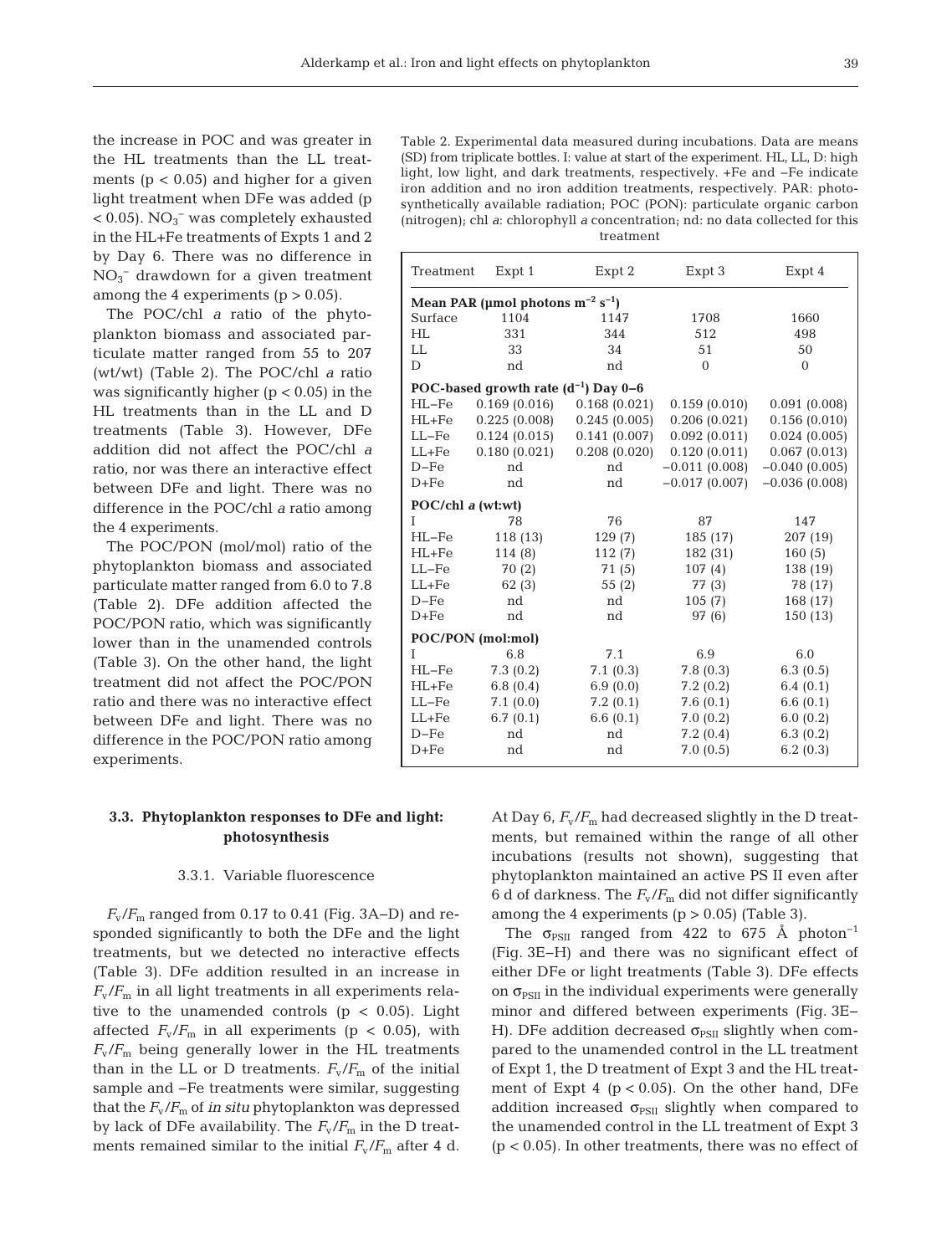| Parameter                   | Expt | DFe | Light | $DFe \times Light$ |
|-----------------------------|------|-----|-------|--------------------|
| chl <i>a</i> increase       |      |     |       |                    |
| POC increase                |      |     |       |                    |
| $NO3-$ drawdown             |      |     |       |                    |
| POC/chl a                   |      |     |       |                    |
| POC/PON                     |      | ٠   |       |                    |
| $F_{\rm v}/F_{\rm m}$       |      |     |       |                    |
| $\sigma_{PSII}$             | ٠    |     |       |                    |
| $P_{\max}^*$                |      |     |       |                    |
| $\alpha^*$                  |      | ٠   |       |                    |
| $E_{\rm k}$                 |      |     | ٠     |                    |
| $\overline{\overline{a}}^*$ |      | ٠   |       |                    |
| $\Phi_{\rm m}$              |      | ٠   |       |                    |
| chl $c_3$ /chl a            |      |     |       |                    |
| $19'$ Hex/chl $a$           |      |     |       |                    |
| Fuco/chl a                  |      |     |       |                    |
| $\beta$ -Car/chl a          |      |     |       |                    |
| (DD+DT)/chl a               |      |     | ٠     |                    |
| PPp/PSp                     |      |     |       |                    |

Table 3. Treatment effects on phytoplankton characteristics at Day 4 of bioassay experiments when analyzed using 2-way ANOVA. Effects are shown among experiments, DFe treatments, light treatments, and the interaction between DFe and light. • : significant effects at the p < 0.05 level. POC (PON): particulate organic carbon (nitrogen); chl *a* (*b*, *c*3)*:* chlorophyll *a* (*b*,  $c_3$ ) concentration;  $F_v/F_m$ : maximum photochemical efficiency;  $\sigma_{PSII}$ : effective absorption cross section (Å2 photon−1); *P*\* max: maximum chl *a*-normalized photosynthetic rate (g C  $g^{-1}$  chl *a* h<sup>-1</sup>);  $\alpha^*$ : photosynthetic efficiency (g C g−1 chl *a* h−1 [μmol photons m−2 s−1] −1); *E*k: photoacclimation parameter (μmol photons m−2 s−1); a`\*: mean chl *a*-specific absorption coefficient (m<sup>2</sup> mg<sup>-1</sup> chl *a*);  $\Phi_m$ : quantum yield of photosynthesis (mol C mol−1 photons absorbed); Fuco: fucoxanthin; 19'-Hex: 19' hexanoyloxyfucoxanthin; DD: diadinoxanthin; DT: diatoxanthin; β-Car: β-carotene; PPp: photoprotective pigments; PSp: photosynthetic pigments



Fig. 3. Variable fluorescence at the start of the experiment (I) and responses to DFe addition after 4 d in high light (HL), low light (LL), and dark (D) treatments. Mean and standard deviations of triplicate incubations of unamended controls (–Fe, white bars) and DFe additions (+Fe, black bars) are shown for (A−D) maximum photochemical efficiency (*F*v*/F*m) and (E−H) effective absorption cross section of PS II  $(\sigma_{PSII})$ 

DFe additions on  $\sigma_{PSII}$ . The  $\sigma_{PSII}$  in D treatments was similar to that in HL and LL treatments, suggesting that the architecture of PS II was not altered when phytoplankton resided in the dark for 4 (Fig. 3E−H) or 6 d (results not shown). The  $\sigma_{PSII}$  differed among experiments (Table 3), with lower  $\sigma_{PSII}$  in Expts 1 and 3, where *P. antarctica* dominated the phytoplankton assemblage, than in Expts 2 and 4 that were dominated by diatoms (Table 1). The highest  $\sigma_{PSII}$  was found in Expt 4, where diatoms accounted for 94% of the phytoplankton assemblage.

#### 3.3.2. *P*−*E* parameters

*P*\* max ranged from 0.6 to 3.3 g C g−1 chl *a* h−1 across all 4 experiments.  $P_{\text{max}}^*$  was significantly higher in the HL than the LL treatments  $(p < 0.05)$ . In addition, *P*\* max was consistently higher in the +Fe treatments compared to the unamended controls in all experiments, except for the D treatments that exhibited slightly lower values for  $P_{\text{max}}^*$  (Fig. 4A–D). There was an interactive effect of DFe and light on *P*\* max (Table 3), whereby DFe addition resulted in greater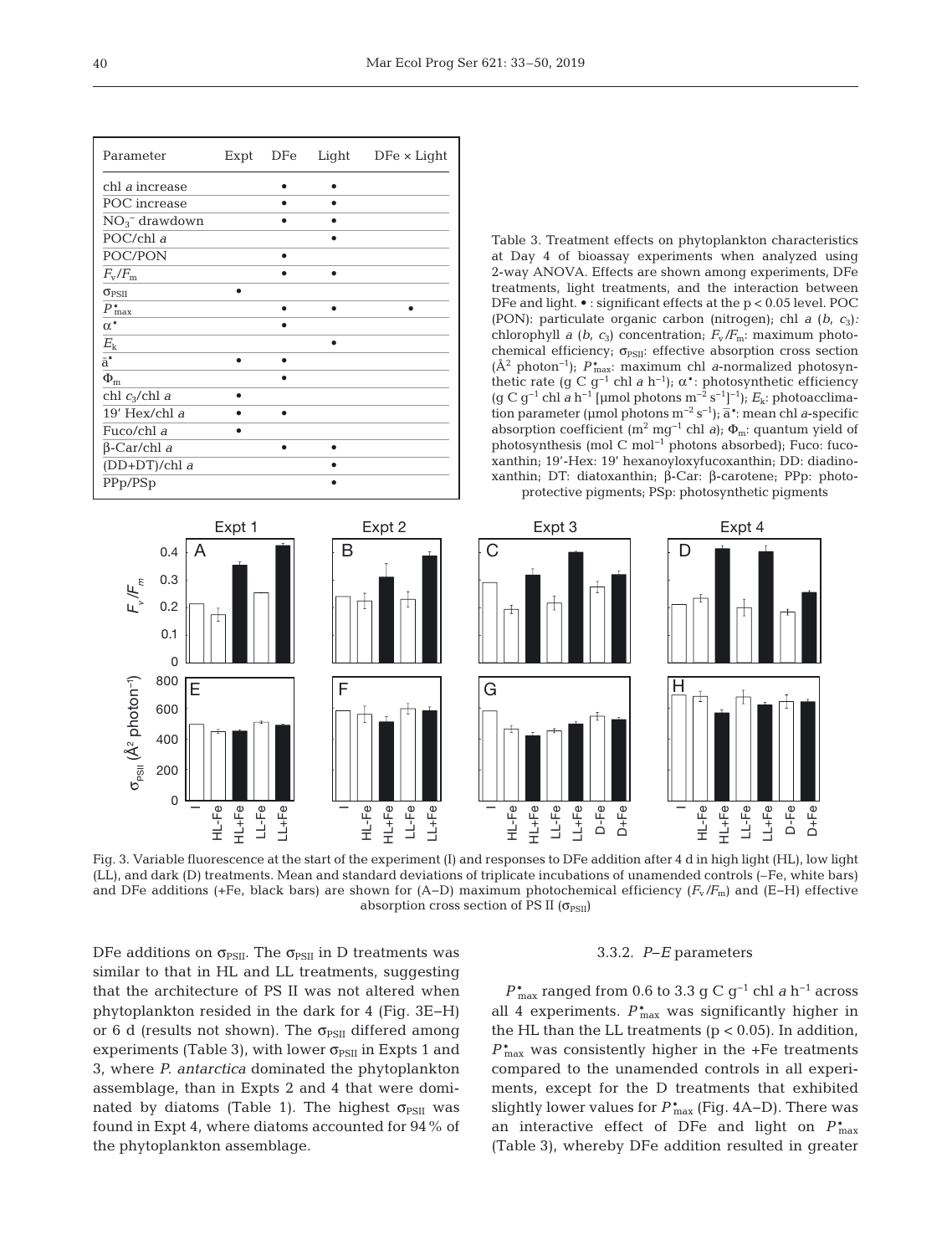

Fig. 4. Photosynthetic parameters at the start of the experiment (I) and responses to DFe addition after 4 d in high light (HL), low light (LL), and dark (D) treatments. Mean and standard deviations of triplicate incubations of unamended controls (–Fe, white bars) and DFe additions (+Fe, black bars) are shown for (A−D) maximum rate of photosynthesis (*P*\* max), (E−H) light limited rate of photosysnthesis (α\*), (I−L) photoacclimation parameter (*E*k), (M−P) phytoplankton mean specific absorption coefficient (*a*`\*), and (Q–T) maximum quantum yield of photosynthesis  $(\Phi_m)$ 

increases in  $P_{\text{max}}^*$  in the HL treatment than in the LL and D treatments.  $P_{\text{max}}^*$  in D treatments was slightly lower than the range of  $P_{\rm max}^*$  of the HL and LL treatments, suggesting that maximum photosynthetic rates decreased slightly when phytoplankton resided in the dark for 4 d, but photosynthesis re -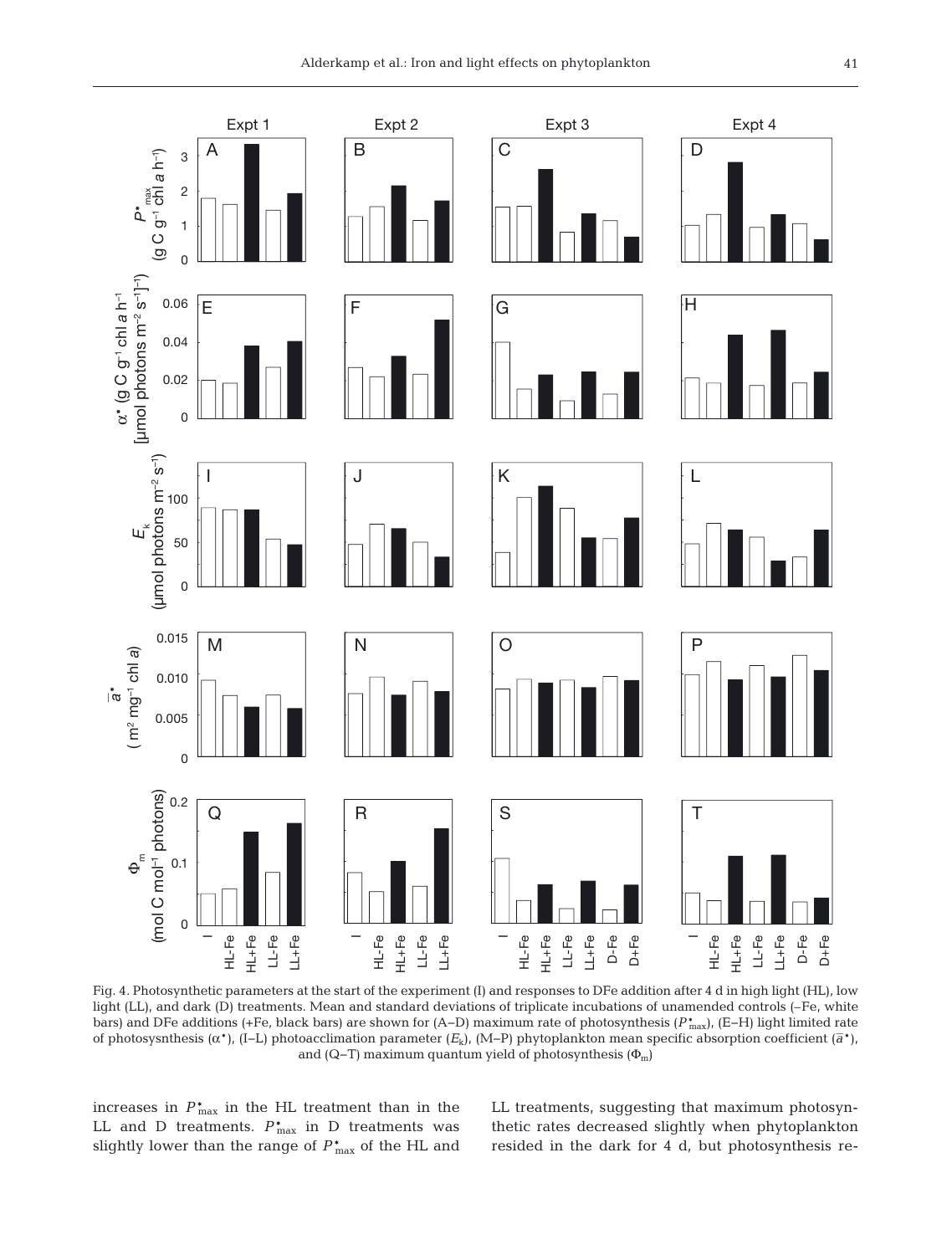mained active. The same was observed after 6 d (results not shown).  $P_{\text{max}}^*$  did not differ significantly between experiments  $(p > 0.05)$ .

α\* ranged from 0.009 to 0.052 g C g−1 chl *a* h−1 (µmol photons  $m^{-2} s^{-1}$ )<sup>-1</sup> across all experiments, being higher in +Fe treatments than in the unamended controls in all light treatments (Fig. 4E−H). On the other hand, there was no effect of the light treatment on  $\alpha^*$ (Table 3), suggesting that the efficiency of photosynthesis at low light did not increase after 4 d under LL conditions, relative to HL conditions. We did not detect any interactions between DFe and light treatment on α\* (Table 3). α\* in D treatments was within the range of  $α*$  of the HL and LL treatments, suggesting that the efficiency of photosynthesis at low light remained unchanged when phytoplankton resided in the dark for 4 or 6 d (results not shown).  $\alpha^*$  did not differ significantly among experiments (Table 3).

 $E_k$  ranged from 29 to 113 µmol photons m<sup>-2</sup> s<sup>-1</sup> across all experiments, and there was no DFe effect on *E*<sup>k</sup> (Fig. 4I−L), since DFe additions increased both *P*<sup>\*</sup><sub>max</sub> and α<sup>\*</sup> proportionally *(E<sub>k</sub>* = *P*<sup>\*</sup><sub>max</sub> / α<sup>\*</sup>). On the other hand, there was a clear light effect on  $E_k$  (p < 0.05), with higher  $E_k$  in the HL treatments than in the LL and D treatments. This is because *P*\* max was higher in the HL treatments, whereas there was no light effect on  $\alpha^*$ .  $E_k$  in the D treatments was within the range of that of HL and LL treatments, suggesting that the light acclimation properties of phytoplankton remained unchanged when phytoplankton resided in the dark for 4 or 6 d (results not shown).  $E_k$  did not differ significantly among experiments (Table 3)  $\bar{a}^*$ ranged from 0.007 to 0.012 (Fig. 4M−P) across all experiments and was reduced by DFe addition but unaffected by light treatment (Table 3). $\overline{a}^*$  in D treatments was similar to HL and LL treatments, suggesting that the architecture of photosystems remained unchanged when phytoplankton resided in the dark for 4 d (Fig. 4M−P) or 6 d (results not shown).  $\bar{a}^*$  differed between the 4 experiments ( $p < 0.05$ ), being smallest in Expt 1, which was dominated by *P. antarctica*, and largest in Expt 4, which was dominated by diatoms.

 $\Phi_{\rm m}$  ranged from 0.021 to 0.16 mol C mol<sup>-1</sup> photons (Fig. 4Q−T) across all 4 experiments and was sig nificantly higher in the +Fe treatments (Fig. 4Q−T) but exhibited no response to the light treatment (Table 3). This is because  $\Phi_{\rm m}$  is directly proportional to  $\alpha^*$  but inversely proportional to  $\overline{a}^*$ , and both  $\alpha^*$ and  $\bar{a}^*$  were affected by the DFe treatment but not the light treatment. DFe additions resulted in a greater increase in  $\Phi_{\rm m}$  than in  $\alpha^*$ , since DFe additions also resulted in a decrease in  $\bar{a}^*$ .  $\Phi_m$  in the D treatments was in the range observed in HL and LL treatments, suggesting that the efficiency of photosynthesis remained unchanged when phytoplankton resided in the dark for 4 d (Fig. 4Q−T) or 6 d (results not shown).  $\Phi_{\rm m}$  did not differ significantly among experiments (Table 3*).*

## **3.4. Phytoplankton responses to DFe and light: pigments**

Phytoplankton altered their pigment composition in response to both the DFe and light treatments, although the specific response differed among experiments (Table 3). Chl  $c_3$  is a photosynthetic pigment in *P. antarctica* and certain diatoms such as *Pseudonitzschia* spp. (Zapata et al. 2011). The chl *c*3/chl *a* ratio ranged from 0.020 to 0.118 and was highest in Expts 1 and 3 where *P. antarctica* was most abundant (Table 4). Changes in chl *c*3/chl *a* differed between experiments (Table 3), likely as a result of the different phytoplankton assemblage, but there was no effect of DFe or light treatments on the chl *c*3/chl *a* ratio.

Fuco is an accessory pigment present in both diatoms and *P. antarctica*, but the Fuco/chl *a* ratios in diatoms are much higher than those in *P. antarctica.* Fuco/chl *a* in the 4 experiments ranged from 0.38 to 0.81 (Table 4) and differed significantly among experiments (Table 3), likely as the result of differences in the phytoplankton assemblages. Neither DFe treatment nor light treatment had a significant effect on the Fuco/chl *a* ratio.

19'-Hex is the most abundant fucoxanthin in *P. antarctica.* The 19'-Hex/chl *a* ratio ranged from 0.05 to 0.48 (Table 4) and was highest in Expts 1 and 3 that were dominated by *P. antarctica.* Likely as a result of this difference in *P. antarctica* contribution, 19'-Hex/chl *a* differed significantly among experiments ( $p < 0.05$ ; Table 3). 19'-Hex/chl *a* was affected by the DFe treatment (Table 3), being lower in the DFe-amended treatments than in the unamended controls (Table 4). The light treatment did not affect 19'-Hex/chl *a* ratio, nor was there an interaction between DFe and light.

β-Car is a photoprotective pigment in both *P. ant arctica* and diatoms. The β-Car/chl *a* ratio ranged from 0.013 to 0.047 (Table 4) and was similar among the 4 experiments. The β-Car/chl *a* ratio was higher in the +Fe treatments than in the controls and higher in HL than in the LL or D treatments. There were no significant interactive effects of the DFe and light treatment.

DD and DT are the main xanthophyll cycle pigments in both *P. antarctica* and diatoms. The (DD+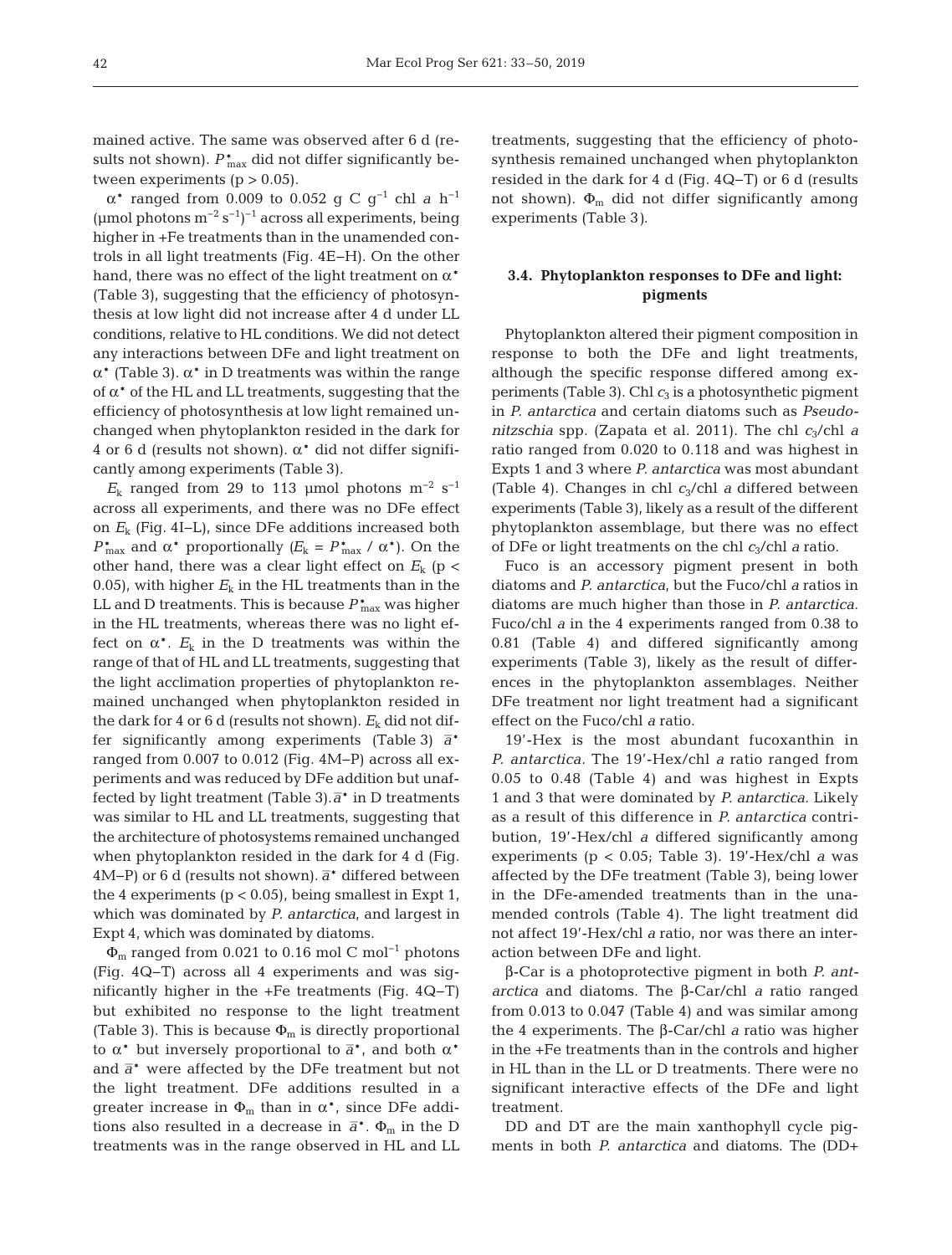Table 4. Phytoplankton pigment ratios measured in the bioassay experiments after 4 d. Data are means (SD) from triplicate bottles. Abbreviations as in Table 2

| Treatment          | Expt 1           | Expt 2       | Expt 3       | Expt 4       |  |  |
|--------------------|------------------|--------------|--------------|--------------|--|--|
|                    | chl $c_3$ /chl a |              |              |              |  |  |
| I                  | 0.059            | 0.065        | 0.108        | 0.022        |  |  |
| HL-Fe              | 0.104(0.014)     | 0.049(0.005) | 0.099(0.005) | 0.020(0.004) |  |  |
| $HL + Fe$          | 0.057(0.004)     | 0.035(0.000) | 0.070(0.003) | 0.022(0.002) |  |  |
| $LL-Fe$            | 0.088(0.006)     | 0.033(0.008) | 0.105(0.003) | 0.022(0.014) |  |  |
| $LL + Fe$          | 0.068(0.022)     | 0.046(0.005) | 0.108(0.005) | 0.034(0.008) |  |  |
| $D-Fe$             | nd               | nd           | 0.118(0.018) | 0.030(0.005) |  |  |
| $D + Fe$           | nd               | nd           | 0.097(0.034) | 0.043(0.005) |  |  |
| Fuco/chl a         |                  |              |              |              |  |  |
| T                  | 0.38             | 0.48         | 0.46         | 0.66         |  |  |
| HL-Fe              | 0.38(0.01)       | 0.51(0.02)   | 0.43(0.01)   | 0.79(0.14)   |  |  |
| HL+Fe              | 0.40(0.02)       | 0.46(0.01)   | 0.41(0.01)   | 0.74(0.10)   |  |  |
| LL-Fe              | 0.44(0.00)       | 0.57(0.00)   | 0.45(0.01)   | 0.81(0.05)   |  |  |
| $LL + Fe$          | 0.45(0.01)       | 0.56(0.01)   | 0.47(0.02)   | 0.70(0.03)   |  |  |
| $D-Fe$             | nd               | nd           | 0.47(0.00)   | 0.68(0.03)   |  |  |
| $D + Fe$           | nd               | nd           | 0.47(0.02)   | 0.64(0.01)   |  |  |
| 19' Hex/chl a      |                  |              |              |              |  |  |
| T                  | 0.48             | 0.28         | 0.36         | 0.09         |  |  |
| $HL-Fe$            | 0.42(0.02)       | 0.22(0.01)   | 0.33(0.02)   | 0.06(0.01)   |  |  |
| HL+Fe              | 0.15(0.04)       | 0.14(0.00)   | 0.21(0.01)   | 0.05(0.02)   |  |  |
| $LL-Fe$            | 0.41(0.02)       | 0.22(0.02)   | 0.43(0.01)   | 0.08(0.02)   |  |  |
| $LL + Fe$          | 0.15(0.02)       | 0.13(0.02)   | 0.28(0.04)   | 0.05(0.01)   |  |  |
| $D-Fe$             | nd               | nd           | 0.34(0.01)   | 0.09(0.00)   |  |  |
| $D + Fe$           | nd               | nd           | 0.28(0.01)   | 0.08(0.01)   |  |  |
| $\beta$ -Car/chl a |                  |              |              |              |  |  |
| T                  | 0.016            | 0.015        | 0.016        | 0.020        |  |  |
| $HL-Fe$            | 0.028(0.002)     | 0.031(0.000) | 0.031(0.000) | 0.035(0.005) |  |  |
| $HL + Fe$          | 0.028(0.001)     | 0.038(0.000) | 0.036(0.001) | 0.047(0.006) |  |  |
| $LL-Fe$            | 0.016(0.002)     | 0.015(0.001) | 0.016(0.000) | 0.019(0.002) |  |  |
| $LL + Fe$          | 0.020(0.000)     | 0.022(0.000) | 0.020(0.001) | 0.028(0.002) |  |  |
| $D-Fe$             | nd               | nd           | 0.013(0.002) | 0.024(0.003) |  |  |
| $D + Fe$           | nd               | nd           | 0.016(0.000) | 0.027(0.004) |  |  |
| $(DD+DT)/ch1a$     |                  |              |              |              |  |  |
| I                  | 0.12             | 0.14         | 0.09         | 0.22         |  |  |
| HL-Fe              | 0.31(0.01)       | 0.35(0.01)   | 0.44(0.03)   | 0.38(0.06)   |  |  |
| $HL + Fe$          | 0.22(0.02)       | 0.33(0.01)   | 0.38(0.01)   | 0.42(0.06)   |  |  |
| LL-Fe              | 0.10(0.01)       | 0.11(0.01)   | 0.13(0.01)   | 0.15(0.03)   |  |  |
| $LL + Fe$          | 0.06(0.01)       | 0.10(0.01)   | 0.06(0.01)   | 0.12(0.07)   |  |  |
| $D-Fe$             | nd               | nd           | 0.09(0.01)   | 0.19(0.01)   |  |  |
| $D + Fe$           | nd               | nd           | 0.08(0.01)   | 0.18(0.04)   |  |  |
| PPp/PSp            |                  |              |              |              |  |  |
| I                  | 0.07             | 0.08         | 0.05         | 0.13         |  |  |
| HL-Fe              | 0.16(0.01)       | 0.20(0.00)   | 0.23(0.01)   | 0.20(0.01)   |  |  |
| $HL + Fe$          | 0.14(0.01)       | 0.21(0.00)   | 0.23(0.01)   | 0.24(0.02)   |  |  |
| $LL-Fe$            | 0.06(0.00)       | 0.06(0.01)   | 0.06(0.00)   | 0.08(0.01)   |  |  |
| $LL + Fe$          | 0.04(0.00)       | 0.06(0.00)   | 0.04(0.00)   | 0.08(0.04)   |  |  |
| $D-Fe$             | nd               | nd           | 0.05(0.01)   | 0.11(0.00)   |  |  |
| $D + Fe$           | nd               | nd           | 0.05(0.00)   | 0.11(0.02)   |  |  |
|                    |                  |              |              |              |  |  |

DT)/chl *a* ratio ranged from 0.06 to 0.44 (Table 4) and was similar among the experiments ( $p > 0.05$ ). The DFe treatment did not affect the (DD+DT)/chl *a* ratio, but it was significantly higher in the HL light treatments than in the LL and D treatments.

The ratio of all photoprotective pigments ( $PPP = β-Car + DD + DT$ ; pigments from the violaxanthin cycle are not included here due to concentrations below our detection limit in many samples) to all photosynthetic pigments  $(PSp = chl a + chl c<sub>3</sub> + Fuco)$  varied from 0.04 to 0.24 (Table 4). While the DFe treatment did not affect the PPp/PSp ratio, light had a strong effect, and PPp/PSp was significantly higher in the HL than in the LL or D treatments, which were similar.

### **4. DISCUSSION**

Although the phytoplankton assemblage differed among the 4 experiments, with *P. antarctica* dominating Expt 1  $(69\%)$  and diatoms dominating Expt 4 (94%), the treatment effects on growth rates and photosynthetic rates were remarkably similar across all experiments. The similarity in photosynthetic parameters between diatom- and *P. antarctica-*dominated phytoplankton assemblages has been observed previously in the RSP (van Hilst & Smith 2002, Robinson et al. 2003, Smith & Donaldson 2015). In addition, while phytoplankton taxonomic composition is responsible for a large fraction of the variability in  $F_{\rm v}/F_{\rm m}$  and  $\sigma_{\rm PSII}$  in much of the global ocean, taxonomic effects are generally swamped by DFe effects in high nutrient low chlorophyll waters (Suggett et al. 2009). Nevertheless, we did observe that the primary photophysiological differences among the experiments were in the absorption parameters  $\sigma_{PSII}$  and  $\bar{a}^*$  which were slightly higher in diatom-dominated ex periments, as reported previously by Ryan-Keogh et al. (2017a), and in photosynthetic pigment composition (Table 3). For the latter, this is to be expected because the composition of

the phytoplankton assemblage was determined using pigment ratios, with Fuco assumed to be largely indicative of diatoms and 19'-Hex being a marker pigment for *P. antarctica* (Mackey et al. 1996). In addition, chl  $c_3$ , which is often used as a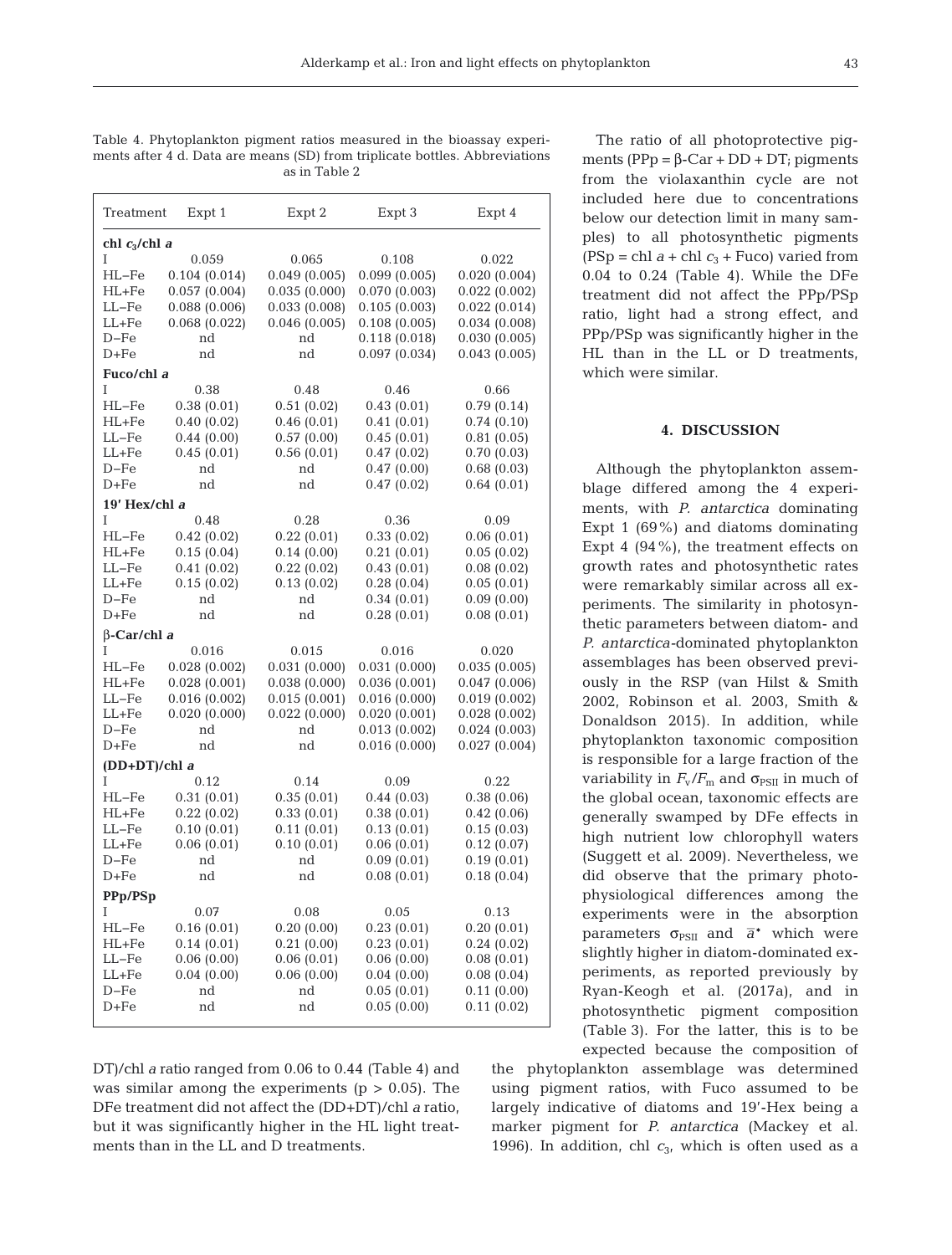marker pigment for *P. antarctica* (van Leeuwe et al. 2014), was highest in experiments dominated by that species.

## **4.1. Fe and light effects on phytoplankton growth, biomass, and photosynthesis**

Due to low surface concentrations  $\langle$ <0.1 nM; Gerringa et al. 2015), DFe availability limited phytoplankton growth during our cruise in the southern RSP in early summer. Our observations of DFe limitation agree with similar experiments reported previously for the Ross Sea (Sedwick et al. 2000, Bertrand et al. 2007, Rose et al. 2009, Feng et al. 2010), and the photosynthetic parameters measured in our experiments were consistent with a meta-analysis of 417 *P−E* curves measured in the Ross Sea from 1994 to 2012 (Smith & Donaldson 2015). Because of these low surface DFe concentrations, phytoplankton responded to DFe addition by increasing their growth rate, as well as the *P−E* parameters  $P_{\text{max}}^{*}$ , and  $\alpha^{*}$  in all experiments in both HL and LL treatments. Our results are in good agreement with culture experiments on *P. antarctica* (van Leeuwe & Stefels 2007, Alderkamp et al. 2012, Strzepek et al. 2012, 2019) and Antarctic diatoms (Alderkamp et al. 2012, Strzepek et al. 2012, 2019), and bioassay experiments in the Amundsen Sea (Alderkamp et al. 2015), Ross Sea (Feng et al. 2010), and the Atlantic sector of the Southern Ocean (Ryan-Keogh et al. 2017b).

Like growth rate,  $\alpha^*$ , and  $P_{\text{max}}^*$ ,  $F_{\text{v}}/F_{\text{m}}$  also responded to both light and DFe in our experiments, being highest in LL treatments when DFe was added (Fig. 3). Similar observations were made for phytoplankton from the Western Antarctic Peninsula region of the Southern Ocean (Moreno et al. 2018), although in their study,  $F_v/F_m$  was generally less responsive to DFe stress than was phytoplankton growth rate. Because Fe is an essential component of both the photosynthetic reaction centers and the electron transport chain, Fe stress is thought to reduce  $F_v/F_m$  due to decoupling of chlorophyllbinding proteins from the light-harvesting complex (Behrenfeld et al. 2006, Macey et al. 2014, Ryan-Keogh et al. 2017a), reducing the efficiency of electron flow through PS II (Schrader et al. 2011).  $F_v/F_m$ can also decline under high light stress due to photodamage of the reaction center (Kolber et al. 1988, 1994), indicating that the light levels phytoplankton experienced in our HL treatments (300−500 μmol photons  $m^{-2}$  s<sup>-1</sup>) may have been inducing a light stress response.

In many phytoplankton, increases in  $F_v/F_m$  in response to DFe addition are associated with a decrease in  $\sigma_{PSII}$  (Suggett et al. 2009, Strzepek et al. 2012, Ryan-Keogh et al. 2017a, Moreno et al. 2018). This is usually explained by the fact that excitons will have a longer lifetime within a larger antenna (higher  $\sigma_{PSII}$ ), increasing the probability of thermal dissipation and thereby reducing fluorescence (Lavergne & Joliot 2000). However, we observed no such change in  $\sigma_{PSII}$  in response to either our light or DFe treatments (Table 3), which are well within the range of values summarized for diatoms and haptophytes by Suggett et al. (2009). The only significant effect on  $\sigma_{PSII}$  was between experiments, with Expt 4 (dominated by diatoms) having significantly higher  $\sigma_{PSII}$  than Expt 1 (dominated by *P. antarctica*), as observed previously by Ryan-Keogh et al. (2017a). This is in contrast to  $\bar{a}^*$  (another measure of phytoplankton absorption), which also was higher in Expt 4 than Expt 1, but was significantly reduced in the +Fe treatments. This decrease in  $\bar{a}^*$  with added DFe could be interpreted as an increase in cellular pigment concentration, resulting in greater pigment packaging (Morel & Bricaud 1981). It appears that despite a decrease in light absorption per unit chl *a*  $(\bar{a}^*)$  at high DFe, there was no associated decrease in the effective absorption cross section  $(\sigma_{PSII})$ .

 $P_{\mathrm{max}}^*$  was the only growth or photosynthetic parameter in which there was an interaction between light and DFe (Table 3), increasing in response to both higher light and higher DFe. The higher light sensitivity of  $P_{\text{max}}^*$  in the presence of added DFe suggests that reaction centers that had become de coupled when DFe was lacking had been repaired, or new ones had been produced, increasing the flow of electrons through PS II and PS I to NADPH and resulting in higher rates of  $CO<sub>2</sub>$  fixation. Repair of these reaction centers is also consistent with the large increase in  $\Phi_{\rm m}$  and  $F_{\rm v}/F_{\rm m}$  we measured at higher DFe treatments (Fig. 4). The lack of a similar interaction between light and DFe in  $\alpha^*$  is probably because  $\bar{a}^*$ , which together with  $\Phi_m$  controls the magnitude of  $\alpha^*$ , declined at higher DFe concentrations due to pigment packaging, ameliorating the response of  $\alpha^*$  to light. Increased pigment packaging due to increased chl *a* synthesis at high DFe is also consistent with the large drop in the POC/chl *a* ratio and the relatively constant POC/PON ratio in the LL treatments when DFe was added  $(p < 0.05)$ ; Table 2). The consequence of greater pigment packaging at high DFe is that  $\alpha^*$  in our experiments did not respond to changes in light to the same degree as did  $P_{\text{max}}^*$ .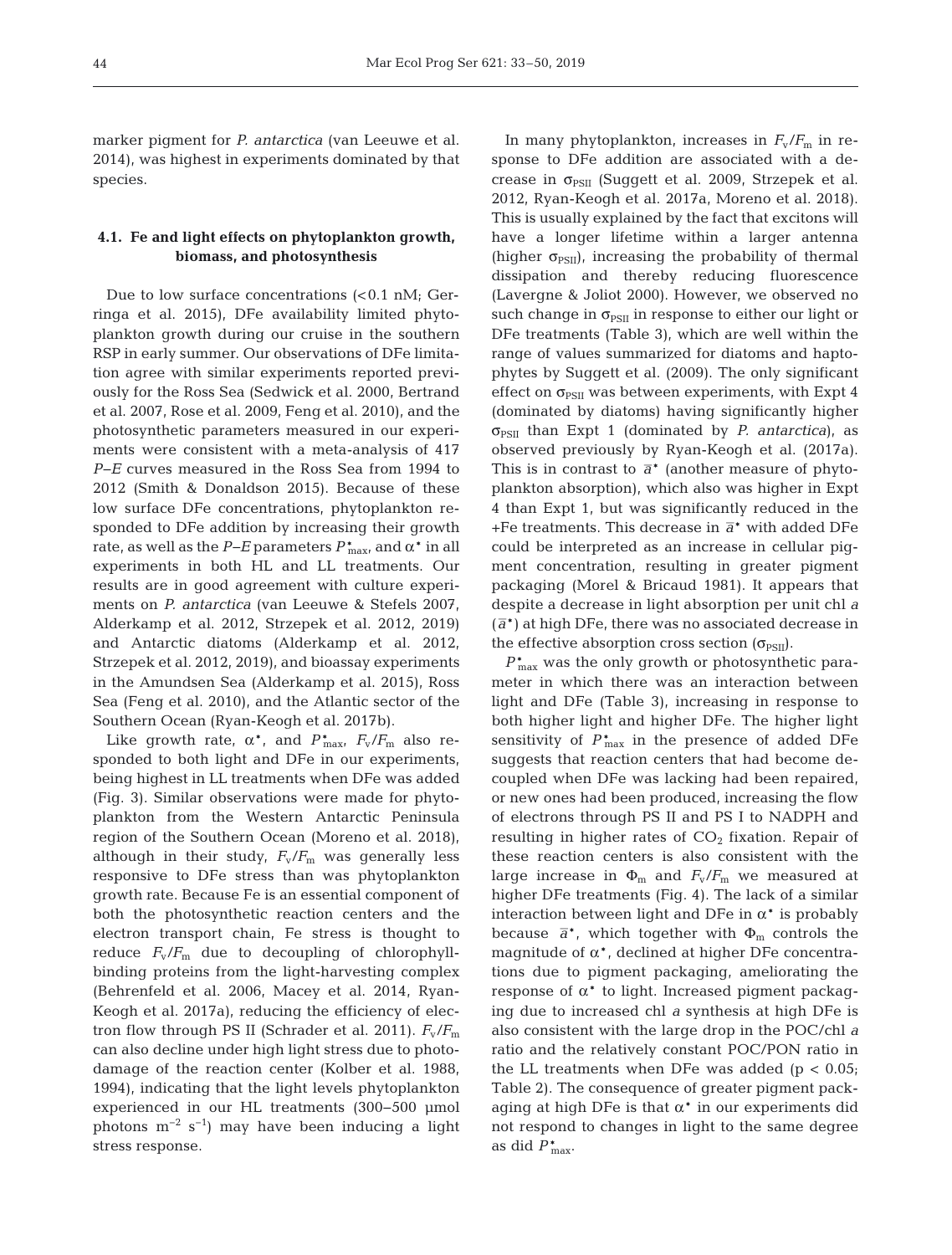The POC/PON ratio (mol:mol) exhibited relatively little variability across experiments (6.0−7.8; Table 2) but was more sensitive to DFe additions than to light level (Table 3), decreasing significantly when DFe was added. Whether this was due to a decrease in carbon assimilation (unlikely given the increase in  $P_{\text{max}}^*$  in the +Fe treatments) or an increase in nitrogen assimilation is not known. However because the enzyme responsible for  $NO<sub>3</sub><sup>-</sup>$  assimilation, nitrate reductase, requires Fe (Salisbury & Ross 1978, Timmermans et al. 1994), it is reasonable to assume that increased DFe allowed for greater nitrogen assimilation and hence the reductions in POC/PON we observed at high DFe.

#### **4.2. Photoacclimation strategy**

For phytoplankton over much of the global ocean, an antagonistic relationship exists between photosynthetic light absorption and cellular Fe requirements, with Fe demand increasing when light is in short supply (Sunda & Huntsman 1997). To maintain balanced growth at low light, phytoplankton must increase light absorption by expanding their photosynthetic apparatus, including the Fe-rich reaction centers and electron transport chain (Raven 1990). When growing in waters that are Fe-replete, phytoplankton can photoacclimate to low light by simply increasing their number of photosynthetic reaction centers (MacIntyre et al. 2002). However, in waters of the Southern Ocean, this strategy is of little use be cause surface DFe concentrations are too low (Sed wick et al. 2000, 2011). Instead, it has been suggested that phytoplankton photoacclimate to low light in DFe-deficient waters by increasing their antenna size instead of increasing numbers of Fe-rich reaction centers (Strzepek et al. 2012), allowing them to absorb more light without increasing their requirement for Fe.

Using measurements of Fe-limited and Fe-replete growth together with active fluorescence techniques, this photoacclimation strategy has been documented using phytoplankton cultures from throughout the Southern Ocean (Strzepek et al. 2012, Luxem et al. 2017, Meyerink et al. 2017, Moreno et al. 2018) and from mixed assemblages sampled in the Ross Sea (Ryan-Keogh et al. 2017a) and Weddell Sea (Hoppe et al. 2013). Strzepek et al. (2012) was the first to show that the ratio of Fe-limited to Fe-replete growth  $(\mu_{-Fe}/\mu_{+Fe})$  in Southern Ocean phytoplankton cultures did not decrease at low light, as would be expected if their photoacclimation strategy increased their Fe demand. Instead,  $\mu_{-Fe}/\mu_{+Fe}$  increased at light intensities below 30 µmol photons  $m^{-2}$  s<sup>-1</sup>, with the largest increase observed in cultures of *P. antarctica*, indicating that enhanced light absorption was achieved by increasing antenna size. Ryan-Keogh et al. (2017a) further showed that as the season progresses, phytoplankton in the Ross Sea that utilize the Fe-saving strategy of increasing their antenna size were favored over those that did not. They proposed that this strategy may help explain the seasonal transition from early *P. antarctica*-dominated to later diatomdominated blooms. This is consistent with our observation that diatoms have a larger effective absorption cross section than *P. antarctica*.

Our experiments also showed no change in  $\mu_{-Fe}$ /  $\mu$ <sub>+Fe</sub> at light levels between 30 and 500 µmol photons  $m^{-2}$  s<sup>-1</sup> ( $\mu_{-Fe}/\mu_{+Fe}$  = 0.62–0.70), consistent with the interpretation of Strzepek et al. (2012). However, we saw no increase in  $\mu_{-Fe}/\mu_{+Fe}$  at low light, presumably because our experiments had no treatments with light levels below 30 µmol photons  $m^{-2}$  s<sup>-1</sup>, the threshold below which Strzepek et al. (2012) saw their largest increases in  $\mu_{-Fe}/\mu_{+Fe}$ .

Another consequence of the photoacclimation strategy of increasing photosynthetic unit size, rather than number, is that chl *a*-normalized *P*\* max should decrease in low light while  $\alpha^*$  remains constant (MacIntyre et al. 2002). The theory behind this is as follows. At low light, the cellular pigment content and number and/or efficiency of photosystems are typically increased to maximize photon capture, which increases the initial slope of the *P−E* curve when normalized to cellular carbon  $(\alpha^C)$ , but results in no net change in photosynthetic efficiency when normalized to chl *a*. This is because chl *a*-normalized photosynthetic efficiency  $(\alpha^*)$  is a product of the rate of photon absorption per unit chl  $a(a^*_{ph})$  and the amount of carbon fixed per photon absorbed  $(\Phi_m)$ . At low light, increases in  $\Phi_m$  are offset by increases in pigment packaging at higher cellular pigment concentrations, which reduces  $a^*$ <sub>ph</sub> and results in little or no change in  $\alpha^*$ . If phytoplankton acclimate to low light by increasing their antenna size, then the photosynthetic rate normalized to chl *a* when light is saturating  $(P_{\text{max}}^{\ast})$  assuming no photoinhibition) will decrease while the maximum photosynthetic rate when normalized to carbon  $(P_{\text{max}}^C)$  will be unchanged. Alternatively, if phytoplankton acclimate to low light by reducing the number of reaction centers, then  $P_{\text{max}}^*$  will remain unchanged while  $P_{\text{max}}^C$  will decrease (MacIntyre et al. 2002).

To our knowledge, ours is the first set of experiments to use direct measurements of carbon fixation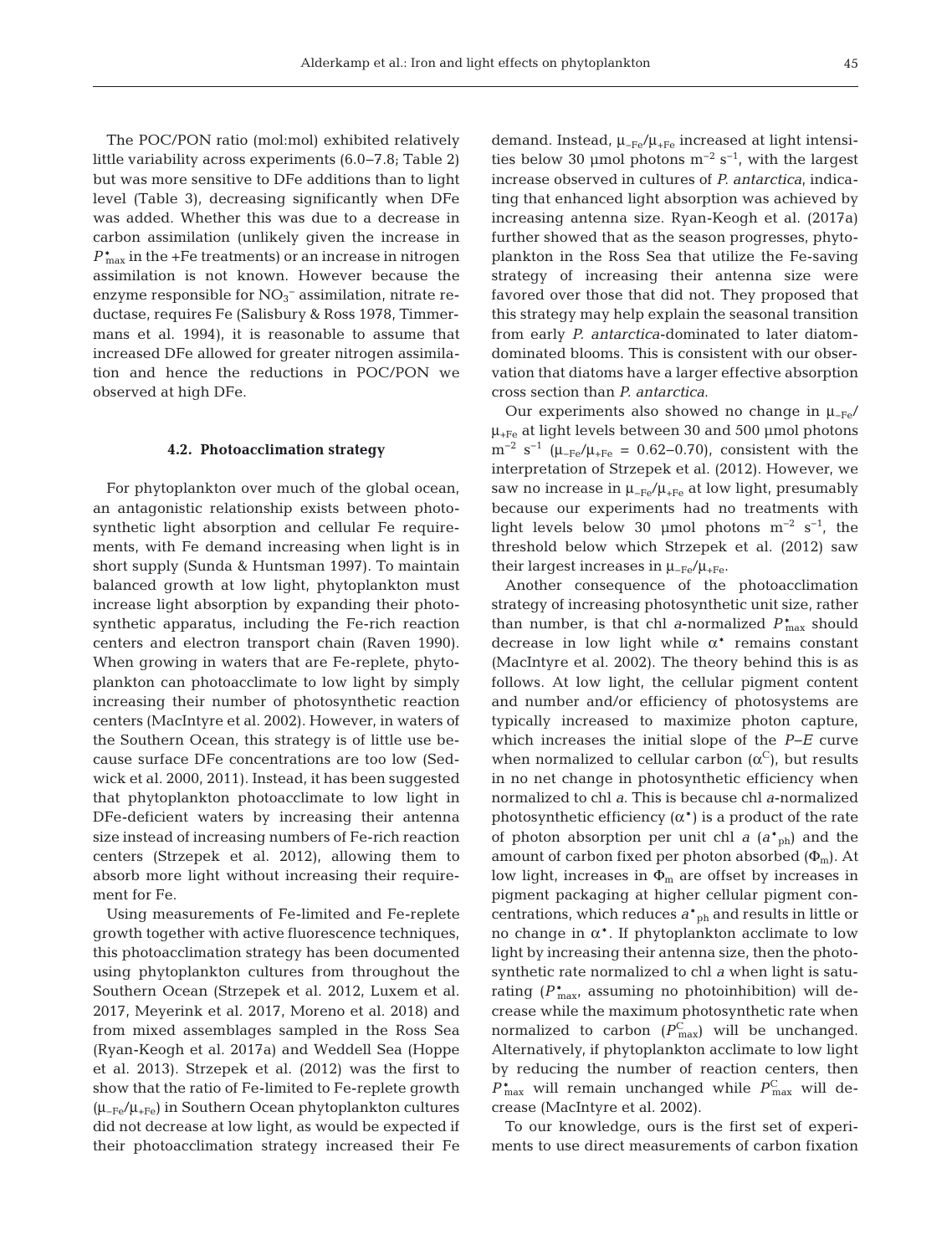to show that natural phytoplankton assemblages in low iron waters photoacclimate by increasing antenna size. Indeed, our results show that at low light,  $P_{\text{max}}^*$  was significantly reduced and  $\alpha^*$  was unchanged compared to the HL treatment, regardless of phytoplankton species composition. Furthermore, despite the fact that both  $P_{\text{max}}^*$  and  $\alpha^*$  were higher in the +Fe treatment than in the unamended controls (Fig. 4), the change in these parameters as a function of light was the same as in the −Fe treatment. This corroborates our conclusion based on  $\mu_{-Fe}/\mu_{+Fe}$  and suggests that Southern Ocean phytoplankton have evolved an Fe-saving strategy whereby they photoacclimate to low light by increasing their photosynthetic unit size, rather than photosynthetic unit number, even when DFe is made available. It appears this Fe-saving strategy is characteristic of both *P. antarctica* (that dominated Expt 1) and diatoms (that dominated Expt 4), suggesting a common adaptation among phytoplankton taxa that grow under Fe limitation in the Southern Ocean (Strzepek et al. 2012, 2019, Ryan-Keogh et al. 2017a).

## **4.3. Fe and light effects on photoprotection and photoinhibition**

Southern Ocean phytoplankton live in an environment where light levels can change dramatically over timescales ranging from seconds to seasons. Because surface light levels over these high latitude waters are generally low compared to other ocean environments, phytoplankton have adapted by increasing their antenna size to maximize light absorption. Consequently, phytoplankton growing in polar waters have some of the highest per cell concentrations of chl *a* and a high degree of pigment packaging (Mitchell & Holm-Hansen 1991). However, this enhanced capacity for light absorption makes them vulnerable to photodamage when light levels rapidly increase (Alderkamp et al. 2010, Cheah et al. 2017), such as when they are mixed vertically to the surface on cloud-free days or when sea ice cover suddenly disappears, exposing the surface ocean to light levels an order of magnitude higher than those at depth or beneath the ice (Perovich & Polashenski 2012). Phytoplankton have a number of strategies for dealing with transient (hours) increases in potentially damaging light levels, including heat dissipation via the xanthophyll pigment cycle, alteration of PS II to PS I ratios, adjustment of RUBISCO activity, and photorepair of the D1 reaction center protein (MacIntyre et al. 2000, Lavaud et al. 2004, Pfannschmidt 2005, Kropuenske et al. 2010). Antarctic phytoplankton exhibit various degrees of these strategies, with diatoms favoring photoprotection using xanthophyll cycle pigments and *P. antarctica* favoring photorepair (Kropuenske et al. 2010).

Under Fe stress, excessive light is thought to be especially damaging to photosystems due to the inability to process the large amount of energy within a limited number of reaction centers (van de Poll et al. 2005). Therefore, it is noteworthy that we observed no discernable photoinhibition in our *P−E* experiments at light levels as high as 550 μmol photons  $m^{-2}$  s<sup>-1</sup>. At least 2 strategies were employed by phytoplankton in our experiments to reduce the amount of photodamage incurred in the HL treatments. First, they increased their cellular concentrations of photoprotective carotenoids such as  $β$ -carotene (Table 4) to reduce the amount of light reaching the photosynthetic pigments and the highly vulnerable reaction centers. Second, phytoplankton enhanced their ability to harmlessly dissipate as heat the excess absorbed energy that may have reached the reaction centers by increasing their (DD+DT)/ chl *a* ratios (Olaizola & Yamamoto 1994, Lavaud et al. 2002, van de Poll et al. 2005, van Leeuwe & Stefels 2007). Both of these strategies were employed in our experiments in response to HL regardless of phytoplankton taxonomic composition and under both +Fe and −Fe conditions, although the production of β-carotene was significantly higher when more DFe was available. These results indicate that light levels control the cellular concentrations of photoprotective pigments, whereas the capacity for upregulation of these pigments is partly dependent on ambient DFe concentrations (van de Poll et al. 2005, Alderkamp et al. 2013).

#### **4.4. Dark incubations**

Because of the highly dynamic nature of their fluid environment, phytoplankton have evolved strategies to withstand periods of darkness ranging from days to months (Berges & Falkowski 1998, Manoharan et al. 1999, Luder et al. 2002). In the Southern Ocean, phytoplankton are often mixed deeply within the water column (Mitchell et al. 1991, Mitchell & Holm-Hansen 1991), resulting in extended periods (days) of near-darkness. Therefore, it is of interest to understand how Southern Ocean phytoplankton are able to cope with these conditions and quickly adjust when the light environment becomes more conducive to growth.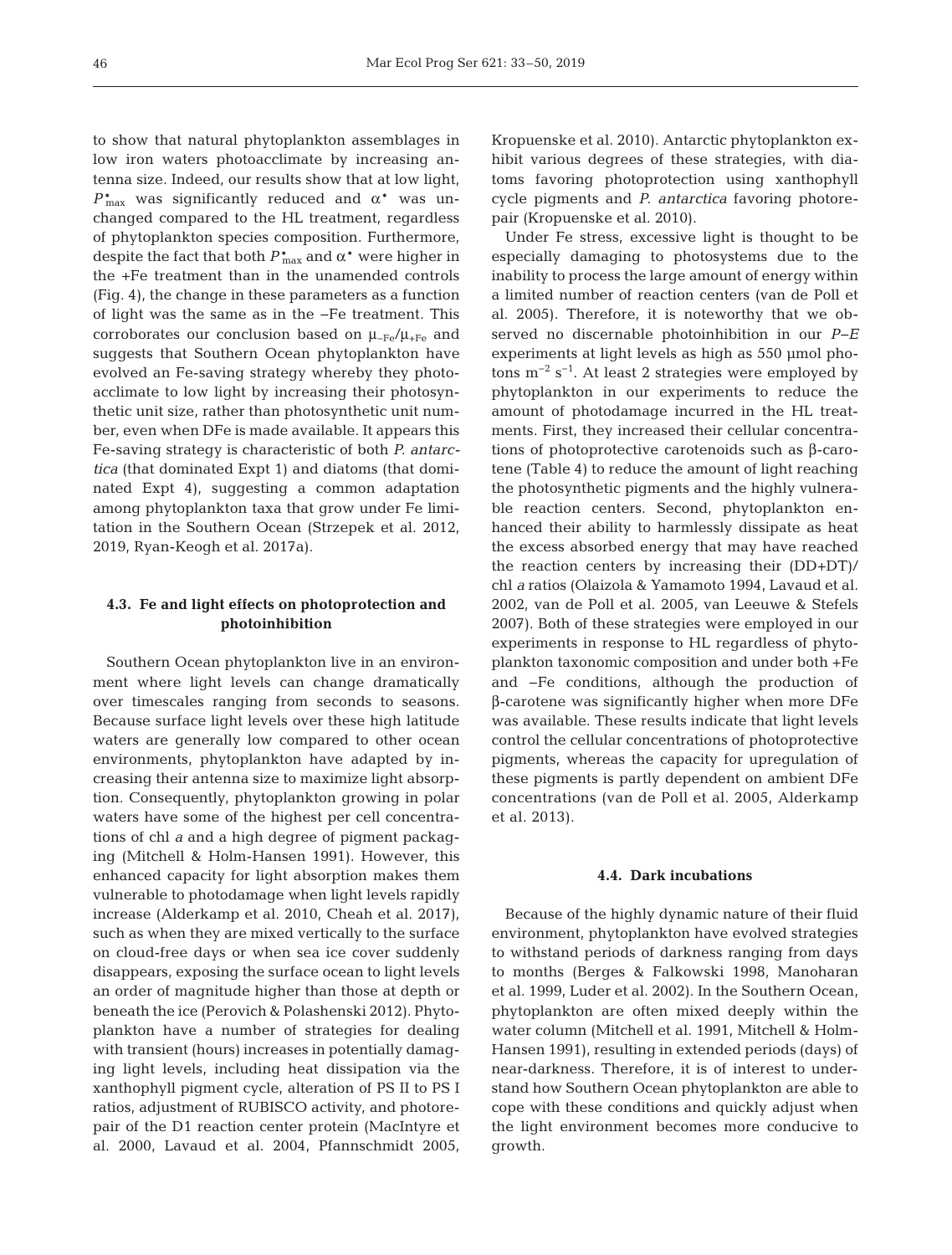Prior investigations of dark survival mechanisms suggest that photosynthetic organisms survive prolonged darkness (months) by preferential degradation of the photosynthetic apparatus together with resting cell formation, organic carbon uptake, utilization of stored carbohydrates and lipids, and reduced metabolic rates (Peters & Thomas 1996, Manoharan et al. 1999, Baldisserotto et al. 2005, Montechiaro et al. 2006, Ferroni et al. 2007, Popels et al. 2007, Wulff et al. 2008, Reeves et al. 2011, McMinn & Martin 2013). Although we did not expect to see these types of changes in phytoplankton physiology over the 4 d of darkness in our experiments, we were somewhat surprised by the similarity in phytoplankton responses between our LL and D treatments.

Although phytoplankton biomass and growth rate declined in the dark in our experiments, POC/PON ratios were virtually unchanged between the D and LL treatments (Table 2) and the POC/chl *a* ratio changed very little. Furthermore, pigment composition and measures of photosynthetic light absorption ( $\sigma_{PSII}$  and  $\bar{a}^*$ ) did not differ between LL and D treatments, indicating that little or no chl *a* degradation had taken place during the 4 d of darkness. More importantly, photosynthetic parameters such as  $F_v/F_{m}$ ,  $P_{\text{max}}^*$ ,  $\alpha^*$ , and  $\Phi_{\text{m}}$  were unchanged in our experiments between the LL and D treatments. These results are consistent with previous observations showing that polar microalgae photoacclimate to prolonged darkness over a period of up to  $60$  d, exhibiting large changes in  $F_v/F_m$  and rates of electron transport (Reeves et al. 2011). Our study also agrees with others conducted all over the world showing that phytoplankton can successfully recover from exposure to complete darkness if that exposure lasts for a timescale of days to weeks (Murphy & Cowles 1997, Popels et al. 2007, McMinn & Martin 2013, Fang & Sommer 2017, Schaub et al. 2017, Walter et al. 2017). Thus, when Southern Ocean phytoplankton growing within a deep mixed layer are carried down below the euphotic zone for a few days, they remain competent to start photosynthesizing once they are mixed up to the surface again.

## **5. CONCLUSIONS**

Although the composition of the phytoplankton assemblage differed between the 4 experiments, the treatment effects on growth and photosynthetic rates were remarkably consistent, suggesting that similar adaptations to light and DFe have evolved among distantly related phytoplankton taxa. Due to low am - bient surface DFe concentrations, phytoplankton responded to DFe addition by increasing their growth rate, as well as  $P_{\text{max}}^*$ ,  $\alpha^*$ , and  $F_{\text{v}}/F_{\text{m}}$ .  $P_{\text{max}}^*$  was the only growth or photosynthetic parameter in which there was an interaction between light and DFe, increasing in response to both higher light and higher DFe. This response suggests that previously non-functional reaction centers had been repaired upon addition of DFe, increasing rates of both electron transport and  $CO<sub>2</sub>$  fixation.

Our results also show that when Southern Ocean phytoplankton growing within a deep mixed layer are carried down below the euphotic zone for a few days, they remain competent to start photosynthesizing once they are mixed up to the surface again. Once in surface waters, phytoplankton employ additional strategies to reduce photodamage at high light, including increasing their cellular concentrations of photoprotective carotenoids and harmlessly dissipating excess absorbed energy as heat via the xanthophyll cycle.

For phytoplankton over much of the global ocean, Fe demand increases when light is in short supply (Sunda & Huntsman 1997). However, our results confirm that in waters of the Southern Ocean where surface DFe concentrations are very low, phytoplankton have evolved an Fe-saving strategy whereby they photoacclimate to low light by increasing their an tenna size instead of increasing numbers of Fe-rich reaction centers (Strzepek et al. 2012), even when DFe is made available. This ensures their competitive success in waters that are chronically depleted in some essential micronutrients.

*Acknowledgements.* We thank the captain and crew of the RVIB 'Nathaniel B. Palmer'. We are also grateful to the student volunteers who helped conduct this research. This research was funded by a grant from the National Science Foundation Office of Polar Programs to K.R.A. (ANT-1063592).

#### LITERATURE CITED

- [Alderkamp AC, de Baar HJW, Visser RJW, Arrigo KR \(2010\)](https://doi.org/10.4319/lo.2010.55.3.1248) Can photoinhibition control phytoplankton abundance in deeply mixed water columns of the Southern Ocean? Limnol Oceanogr 55: 1248−1264
- [Alderkamp AC, Garcon V, de Baar HJW, Arrigo KR \(2011\)](https://doi.org/10.1016/j.dsr.2011.07.001) Short-term photoacclimation effects on photoinhibition of phytoplankton in the Drake Passage (Southern Ocean). Deep Sea Res I 58:943-955
- [Alderkamp AC, Kulk G, Buma A, van Dijken G, Mills M,](https://doi.org/10.1111/j.1529-8817.2011.01098.x) Visser R, Arrigo KR (2012) The effect of iron limitation on the photophysiology of *Phaeocystis antarctica* and *Fragilariopsis cylindrus* under dynamic irradiance. J Phycol 48: 45−59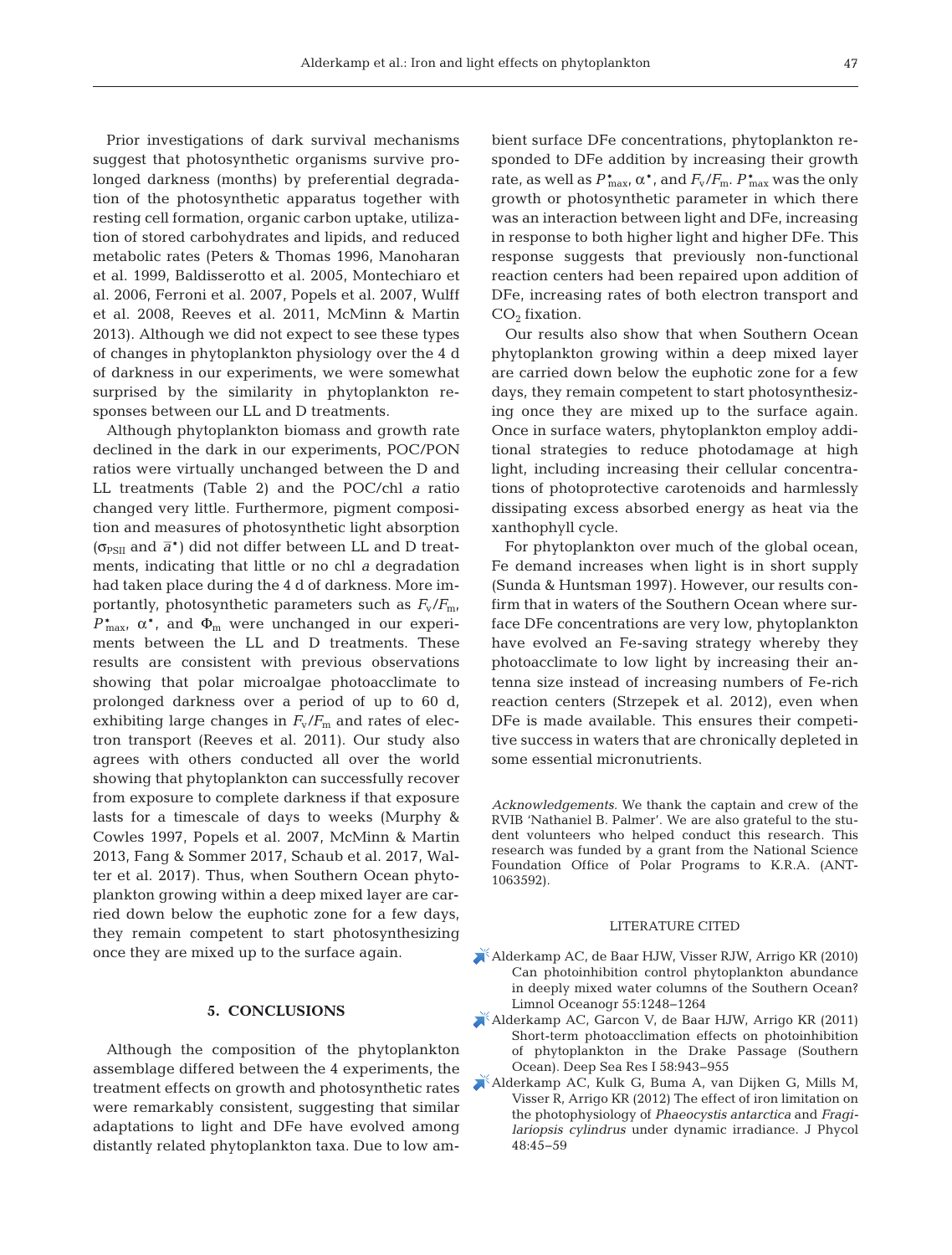- [Alderkamp AC, Mills MM, van Dijken GL, Arrigo KR \(2013\)](https://doi.org/10.3354/meps10097) Photoacclimation and non-photochemical quenching under *in situ* irradiance in natural phytoplankotn assemblages from the Amundsen Sea, Antarctica. Mar Ecol Prog Ser 475: 15−34
- [Alderkamp, AC, van Dijken GL, Lowry KE, Connelly TL and](https://doi.org/10.12952/journal.elementa.000043) others (2015) Fe availability drives phytoplankton photosynthesis rates during spring bloom in the Amundsen Sea Polynya, Antarctica. Elem Sci Anth 3:p.000043
- [Arrigo KR, van Dijken GL \(2003\) Phytoplankton dynamics](https://doi.org/10.1029/2002JC001739) within 37 Antarctic coastal polynyas. J Geophys Res Oceans 108:3271
- [Arrigo KR, Robinson DH, Worthen DL, Dunbar RB, DiTullio](https://doi.org/10.1126/science.283.5400.365) GR, VanWoert M, Lizotte MP (1999) Phytoplankton community structure and the drawdown of nutrients and  $CO<sub>2</sub>$ in the Southern Ocean. Science 283: 365−367
- [Arrigo KR, van Dijken GL, Long MC \(2008\) The coastal](https://doi.org/10.1029/2008GL035624) Southern Ocean: a strong anthropogenic  $CO<sub>2</sub>$  sink. Geophys Res Lett 35:L21602
- [Arrigo KR, Mills MM, Kropuenske LR, van Dijken GL,](https://doi.org/10.1093/icb/icq021) Alderkamp AC, Robinson DH (2010) Photophysiology in two major Southern Ocean phytoplankton taxa: Photosynthesis and growth of *Phaeocystis antarctica* and *Fragilariopsis cylindrus* under different irradiance levels. Integr Comp Biol 50: 950−966
- [Arrigo KR, van Dijken GL, Strong AL \(2015\) Environmental](https://doi.org/10.1002/2015JC010888) controls of marine productivity hot spots around Antarctica. J Geophys Res 120:5545-5565
- [Baldisserotto C, Ferroni L, Andreoli C, Fasulo MP, Bonora A,](https://doi.org/10.1657/1523-0430(2005)037%5b0146%3ADOTCIK%5d2.0.CO%3B2) Pancaldi S (2005) Dark-acclimation of the chloroplast in *Koliella antarctica* exposed to a simulated austral night condition. Arct Antarct Alp Res 37: 146−156
- [Barlow R, Lamont T, Kyewalyanga M, Sessions H, Morris T](https://doi.org/10.1016/j.csr.2010.05.007) (2010) Phytoplankton production and physiological adaptation on the southeastern shelf of the Agulhas ecosystem. Cont Shelf Res 30: 1472−1486
- [Behrenfeld MJ, Worthington K, Sherrell RM, Chavez](https://doi.org/10.1038/nature05083) FP, Strutton P, McPhaden M, Shea DM (2006) Controls on tropical Pacific Ocean productivity revealed through nutrient stress diagnostics. Nature 442: 1025−1028
- [Berges JA, Falkowski PG \(1998\) Physiological stress and cell](https://doi.org/10.4319/lo.1998.43.1.0129) death in marine phytoplankton: induction of proteases in response to nitrogen or light limitation. Limnol Oceanogr 43: 129−135
- [Bertrand EM, Rose JM, Riesselman CR, Lohan MC, Noble](https://doi.org/10.4319/lo.2007.52.3.1079) AE, Lee PA, DiTullio GR (2007) Vitamin  $B_{12}$  and iron colimitation of phytoplankton growth in the Ross Sea. Limnol Oceanogr 52: 1079−1093
- [Boyd PW, Jickells T, Law CS, Blain S and others \(2007\)](https://doi.org/10.1126/science.1131669) Mesoscale iron enrichment experiments 1993-2005: Synthesis and future directions. Science 315: 612−617
- [Boyd PW, Arrigo KR, Strzepek R, van Dijken GL \(2012\)](https://doi.org/10.1029/2011JC007726) Mapping phytoplankton iron utilization: insights into Southern Ocean supply mechanisms. J Geophys Res 117: C06009
- [Bricaud A, Stramski D \(1990\) Spectral absorption-coeffi](https://doi.org/10.4319/lo.1990.35.3.0562)cients of living phytoplankton and nonalgal biogenous matter: a comparison between the Peru upwelling area and the Sargasso Sea. Limnol Oceanogr 35: 562−582
- [Cheah W, Soppa MA, Wiegmann S, Ossebaar S and others](https://doi.org/10.1016/j.dsr2.2016.05.019) (2017) Importance of deep mixing and silicic acid in regulating phytoplankton biomass and community in the iron-limited Antarctic Polar Front region in summer. Deep Sea Res II 138:74-85
- [DiTullio GR, Grebmeier J, Arrigo KR, Lizotte MP and others](https://doi.org/10.1038/35007061) (2000) Rapid and early export of *Phaeocystis antarctica* blooms in the Ross Sea, Antarctica. Nature 404:595-598
- [Falkowski PG, La Roche J \(1991\) Acclimation to spectral](https://doi.org/10.1111/j.0022-3646.1991.00008.x) irradiance in algae. J Phycol 27: 8−14
- [Fang X, Sommer U \(2017\) Overwintering effects on the](https://doi.org/10.1093/plankt/fbx046) spring bloom dynamics of phytoplankton. J Plankton Res 39: 772−780
- [Feng Y, Hare CE, Rose JM, Handy SM and others \(2010\)](https://doi.org/10.1016/j.dsr.2009.10.013) Interactive effects of iron, irradiance and  $CO<sub>2</sub>$  on Ross Sea phytoplankton. Deep Sea Res I 57:368-383
- [Ferroni L, Baldisserotto C, Zennaro V, Soldani C, Fasulo M,](https://doi.org/10.1080/09670260600960850) Pancaldi S (2007) Acclimation to darkness in the marine chlorophyte *Koliella antarctica* cultured under low salinity: hypotheses on its origin in the polar environment. Eur J Phycol 42:91-104
- [Gerringa LJA, Laan P, van Dijken GL, van Haren H, De Baar](https://doi.org/10.1016/j.marchem.2015.06.002) HJW, Arrigo KR, Alderkamp AC (2015) Sources of iron in the Ross Sea polynya in late spring and summer. Mar Chem 177: 447−459
- [Gorbunov MY, Kolber ZS, Falkowski PG \(1999\) Measuring](https://doi.org/10.1023/A%3A1006360005033) photosynthetic parameters in individual algal cells by Fast Repetition Rate fluorometry. Photosynth Res 62: 141−153
	- Grasshoff K, Ehrhardt M, Kremling K (1983) Methods of seawater analysis. Verlag Chemie, Wienheim
- [Greene RM, Geider RJ, Kolber ZS, Falkowski PG \(1992\)](https://doi.org/10.1104/pp.100.2.565) Iron-induced changes in light harvesting and photochemical energy-conversion processes in eukaryotic marine-algae. Plant Physiol 100:565-575
- [Holm-Hansen O, Lorenzen C, Holmes RW, Strickland JDH](https://doi.org/10.1093/icesjms/30.1.3) (1965) Fluorometric determination of chlorophyll in Chlorophyta, Chrysophyta, Phaeophyta, Pyrrophyta. J Cons Perm Inter Explor Mer 30: 3−15
- [Hoppe CJM, Hassler CS, Payne CD, Tortell PD, Rost B,](https://doi.org/10.1371/journal.pone.0079890) Trimborn S (2013) Iron Limitation Modulates Ocean Acidification Effects on Southern Ocean Phytoplankton Communities. PLOS ONE 8:e79890
- [Hoppe CJM, Klaas C, Ossebaar S, Soppa MA and others](https://doi.org/10.1016/j.dsr2.2015.10.005) (2017) Controls of primary production in two phytoplankton blooms in the Antarctic Circumpolar Current. Deep Sea Res II 138:63-73
- [Johnson Z, Barber RT \(2003\) The low-light reduction in the](https://doi.org/10.1023/A%3A1022440305765) quantum yield of photosynthesis: potential errors and biases when calculating the maximum quantum yield. Photosynth Res 75:85-95
	- Kishino M, Takahashi M, Okami N, Ichimura S (1985) Estimation of the spectral absorption-coefficients of phytoplankton in the sea. Bull Mar Sci 37:634-642
- [Kolber Z, Zehr J, Falkowski PG \(1988\) Effects of growth irra](https://doi.org/10.1104/pp.88.3.923)diance and nitrogen limitation on photosynthetic energy conversion in Photosystem II. Plant Physiol 88: 923−929
- [Kolber ZS, Barber RT, Coale KH, Fitzwater SE and others](https://doi.org/10.1038/371145a0) (1994) Iron limitation of phytoplankton photosynthesis in the equatorial Pacific Ocean. Nature 371: 145−146
- [Kropuenske LR, Mills MM, van Dijken GL, Bailey S, Robin](https://doi.org/10.4319/lo.2009.54.4.1176)son DH, Welschmeyer NA, Arrigo KR (2009) Photophysiology in two major Southern Ocean phytoplankton taxa: photoprotection in *Phaeocystis antarctica* and *Fragilariopsis cylindrus*. Limnol Oceanogr 54: 1176−1196
- [Kropuenske LR, Mills MM, van Dijken GL, Alderkamp AC](https://doi.org/10.1111/j.1529-8817.2010.00922.x) and others (2010) Strategies and rates of photoacclimation in two major Southern Ocean phytoplankton taxa: *Phaeocystis antarctica* (Haptophyta) and *Fragilariopsis cylindrus* (Bacillariophyceae). J Phycol 46: 1138−1151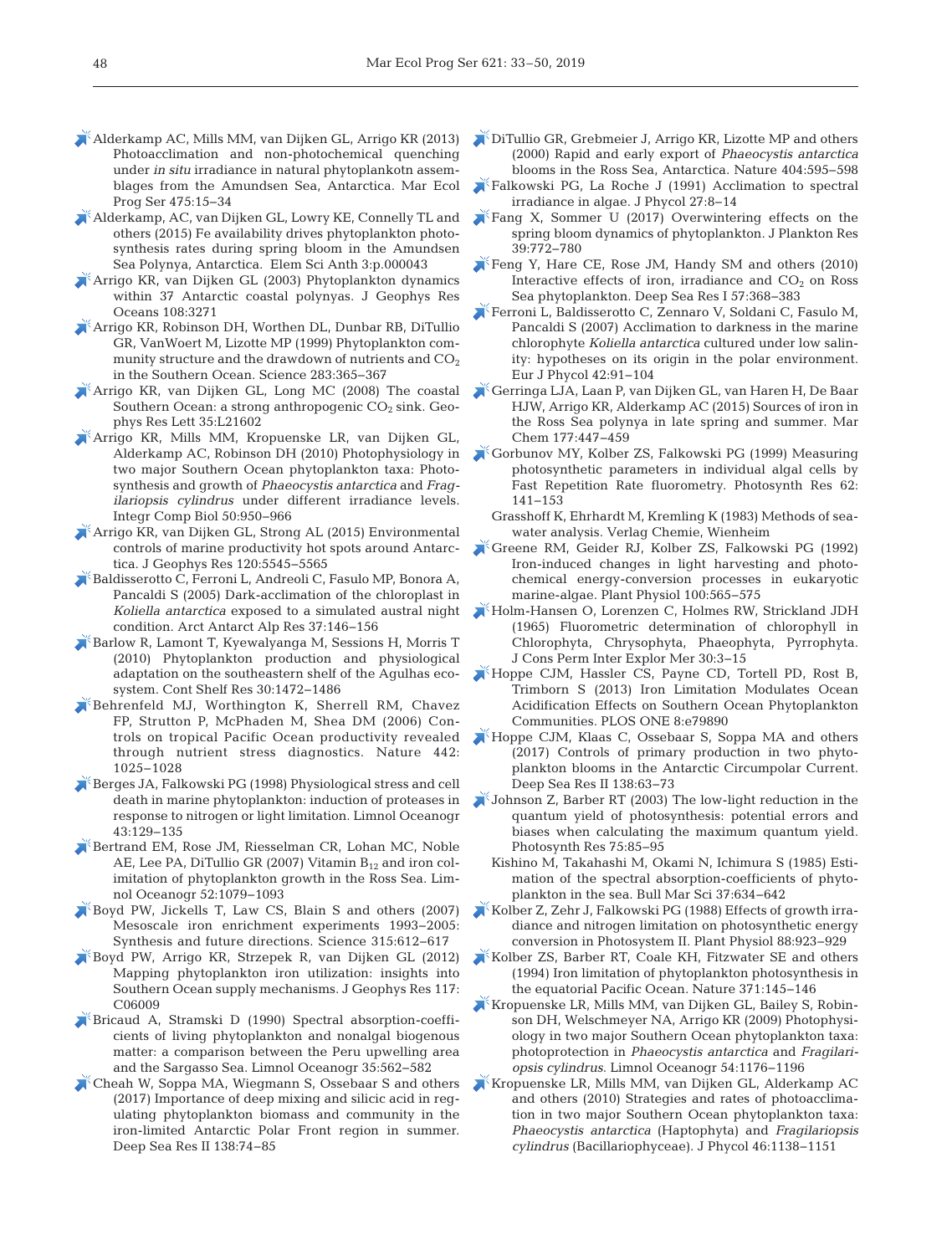- [Lavaud J, Rousseau B, Van Gorkum HJ, Etienne A \(2002\)](https://doi.org/10.1104/pp.002014) Influence of the diadinoxanthin pool size on photoprotection in the marine planktonic diatom *Phaeodactylum tricornutum.* Plant Physiol 129: 1398−1406
- [Lavaud J, Rousseau B, Etienne AL \(2004\) General features](https://doi.org/10.1046/j.1529-8817.2004.03026.x) of photoprotection by energy dissipation in planktonic diatoms (Bacillariophyceae). J Phycol 40:130-137
	- Lavergne J, Joliot P (2000) Thermodynamics of the excited states of photosynthesis. In:Cramer WA (ed) Biophysics textbook onLine. Biophysical Society, Bethesda, MD, p 1−12
- [Lewis MR, Smith JC \(1983\) A small volume, short-incuba](https://doi.org/10.3354/meps013099)tion-time method for measurement of photosynthesis as a function of incident irradiance. Mar Ecol Prog Ser 13: 99−102
- [Luder UH, Wiencke C, Knoetzel J \(2002\) Acclimation of pho](https://doi.org/10.1046/j.1529-8817.2002.t01-1-01071.x)tosynthesis and pigments during and after six months of darkness in *Palmaria decipiens* (Rhodophyta): a study to simulate Antarctic winter sea ice cover. J Phycol 38: 904−913
- [Luxem KE, Ellwood MJ, Strzepek RF \(2017\) Intraspecific](https://doi.org/10.1371/journal.pone.0179751) variability in *Phaeocystis antarctica's* response to iron and light stress. PLOS ONE 12:e0179751
- [Macey AI, Ryan-Keogh T, Richier S, Moore CM, Bibby TS](https://doi.org/10.4319/lo.2014.59.6.1853) (2014) Photosynthetic protein stoichiometry and photophysiology in the high latitude North Atlantic. Limnol Oceanogr 59: 1853−1864
- [MacIntyre HL, Kana TM, Geider RJ \(2000\) The effect of](https://doi.org/10.1016/S1360-1385(99)01504-6) water motion on short-term rates of photosynthesis by marine phytoplankton. Trends Plant Sci 5: 12−17
- MacIntyre HL, Kana TM, Anning T, Geider RJ (2002) Photoacclimation of photosynthesis irradiance response curves and photosynthetic pigments in microalgae and cyanobacteria. J Phycol 38: 17−38
- [Mackey MD, Mackey DJ, Higgins HW, Wright SW \(1996\)](https://doi.org/10.3354/meps144265) CHEMTAX— a program for estimating class abundances from chemical markers: application to HPLC measurements of phytoplankton. Mar Ecol Prog Ser 144:265-283
- [Maldonado MT, Boyd PW, Harrison PJ, Price NM \(1999\) Co](https://doi.org/10.1016/S0967-0645(99)00072-7)limitation of phytoplankton growth by light and Fe during winter in the NE subarctic Pacific Ocean. Deep Sea Res II 46:2475-2485
- [Manoharan K, Lee TK, Cha JM, Kim JH and others \(1999\)](https://doi.org/10.1046/j.1529-8817.1999.3520287.x) Acclimation of *Prorocentrum minimum* (Dinophyceae) to prolonged darkness by use of an alternative carbon source from triacylglycerides and galactolipids. J Phycol 35: 287−292
- [Martin JH, Fitzwater SE, Gordon RM \(1990\) Iron deficiency](https://doi.org/10.1029/GB004i001p00005) limits phytoplankton growth in Antarctic waters. Global Biogeochem Cycles 4:5-12
- McDougall TJ, Feistel R, Millero FJ, Jackett DR and others (2009) Calculation of the thermodynamic properties of seawater, Global ship-based repeat hydrography manual. IOCCP Report 14. ICPO Publication Series 134. UNESCO, Paris
- [McMinn A, Martin A \(2013\) Dark survival in a warming](https://doi.org/10.1098/rspb.2012.2909) world. Proc Biol Sci 280: 20122909
- [Meyerink SW, Ellwood MJ, Maher WA, Proce GD, Strzepek](https://doi.org/10.1002/lno.10578) RF (2017) Effects of iron limitation on silicon uptake kinetics and elemental stoichiometry in two Southern Ocean diatoms, *Eucampia antarctica* and *Proboscia inermis*, and the temperate diatom *Thalassiosira pseudonana.* Limnol Oceanogr 62:2445-2462
- [Mills MM, Kropuenske LR, van Dijken GL, Robinson DH](https://doi.org/10.1111/j.1529-8817.2010.00923.x) and others (2010) Photophysiology in two major South-

ern Ocean phytoplankton taxa: Photosynthesis and growth of *Phaeocystis antarctica* and *Fragilariopsis cylindrus* under simulated mixed-layer irradiance. J Phycol 46: 1114−1127

- [Mills MM, Alderkamp AC, Thurcózy CE, van Dijken GL,](https://doi.org/10.1016/j.dsr2.2012.03.008) Laan P, de Baar H, Arrigo KR (2012) Phytoplankton biomass and pigment responses to Fe amendments in the Pine Island and Amundsen polynyas. Deep Sea Res II 71–76: 61−76
- [Mitchell BG, Holm-Hansen O \(1991\) Bio-optical proper](https://doi.org/10.1016/0198-0149(91)90094-V)ties of Antarctic Peninsula waters: differentiation from temperate ocean models. Deep Sea Res A 38: 1009−1028
- [Mitchell BG, Kiefer DA \(1988\) Chlorophyll-alpha specific](https://doi.org/10.1016/0198-0149(88)90024-6) absorption and fluorescence excitation-spectra for lightlimited phytoplankton. Deep Sea Res I 35: 639−663
- [Mitchell BG, Brody EA, Holm-Hansen O, McClain C, Bishop](https://doi.org/10.4319/lo.1991.36.8.1662) J (1991) Light limitation of phytoplankton biomass and macronutrient utilization in the Southern Ocean. Limnol Oceanogr 36: 1662−1677
- [Montechiaro F, Hirschmugl CJ, Raven JA, Giordano M](https://doi.org/10.1111/j.1365-3040.2006.01593.x) (2006) Homeostasis of cell composition during prolonged darkness. Plant Cell Environ 29:2198-2204
- [Montes-Hugo M, Doney SC, Ducklow HW, Fraser W, Mar](https://doi.org/10.1126/science.1164533)tinson D, Stammerjohn S, Schofield O (2009) Recent changes in phytoplankton communities associated with rapid regional climate change along Western Antarctic Peninsula. Science 323: 1470−1473
- [Morel A, Bricaud A \(1981\) Theoretical results concerning](https://doi.org/10.1016/0198-0149(81)90039-X) light absorption in a discrete medium and application to specific absorption of phytoplankton. Deep Sea Res A 28: 1375−1393
- [Moreno CM, Lin Y, Davies S, Monbureau E, Cassar N, Mar](https://doi.org/10.1007/s00300-017-2228-7)chetti A (2018) Examination of gene repertoires and physiological responses to iron and light limitation in Southern Ocean diatoms. Polar Biol 41:679-696
- [Murphy AM, Cowles TJ \(1997\) Effects of darkness on multi](https://doi.org/10.4319/lo.1997.42.6.1444)excitation in vivo fluorescence and survival in a marine diatom. Limnol Oceanogr 42: 1444−1453
- [Olaizola M, Yamamoto HY \(1994\) Short-term response of](https://doi.org/10.1111/j.0022-3646.1994.00606.x) the diadinoxanthin cycle and fluorescence yield to high irradiance in *Chaetoceros muelleri* (Bacillariophyceae). J Phycol 30: 606−612
- [Orsi AH, Wiederwohl CL \(2009\) A recount of Ross Sea](https://doi.org/10.1016/j.dsr2.2008.10.033) waters. Deep Sea Res II 56:778−795
- [Perovich DK, Polashenski C \(2012\) Albedo evolution of sea](https://doi.org/10.1029/2012GL051432)sonal Arctic sea ice. Geophys Res Lett 39:L08501
- [Peters E, Thomas DN \(1996\) Prolonged darkness and diatom](https://doi.org/10.1016/S0022-0981(96)02520-8) mortality. I: Marine Antarctic species. J Exp Mar Biol Ecol 207: 25−41
- [Pfannschmidt T \(2005\) Acclimation to varying light quali](https://doi.org/10.1111/j.1529-8817.2005.00116.x)ties: towards the functional relationship of state transitions and adjustment of photosystem stoichiometry. J Phycol 41:723-725
	- Platt T, Gallegos CL, Harrison WG (1980) Photoinhibition of photosynthesis in natural assemblages of marine-phytoplankton. J Mar Res 38: 687−701
- [Popels L, MacIntyre HL, Warner ME, Zhang Y, Hutchins DA](https://doi.org/10.1111/j.1529-8817.2006.00303.x) (2007) Physiological responses during dark survival and recovery in *Aureococcus anophagefferens* (Pelagophyceae). J Phycol 43:32-42
- [Raven JA \(1990\) Predictions of Mn and Fe use efficiencies of](https://doi.org/10.1111/j.1469-8137.1990.tb00505.x) phototrophic growth as a function of light availability for growth and of C assimilation pathway. New Phytol 116: 1−18